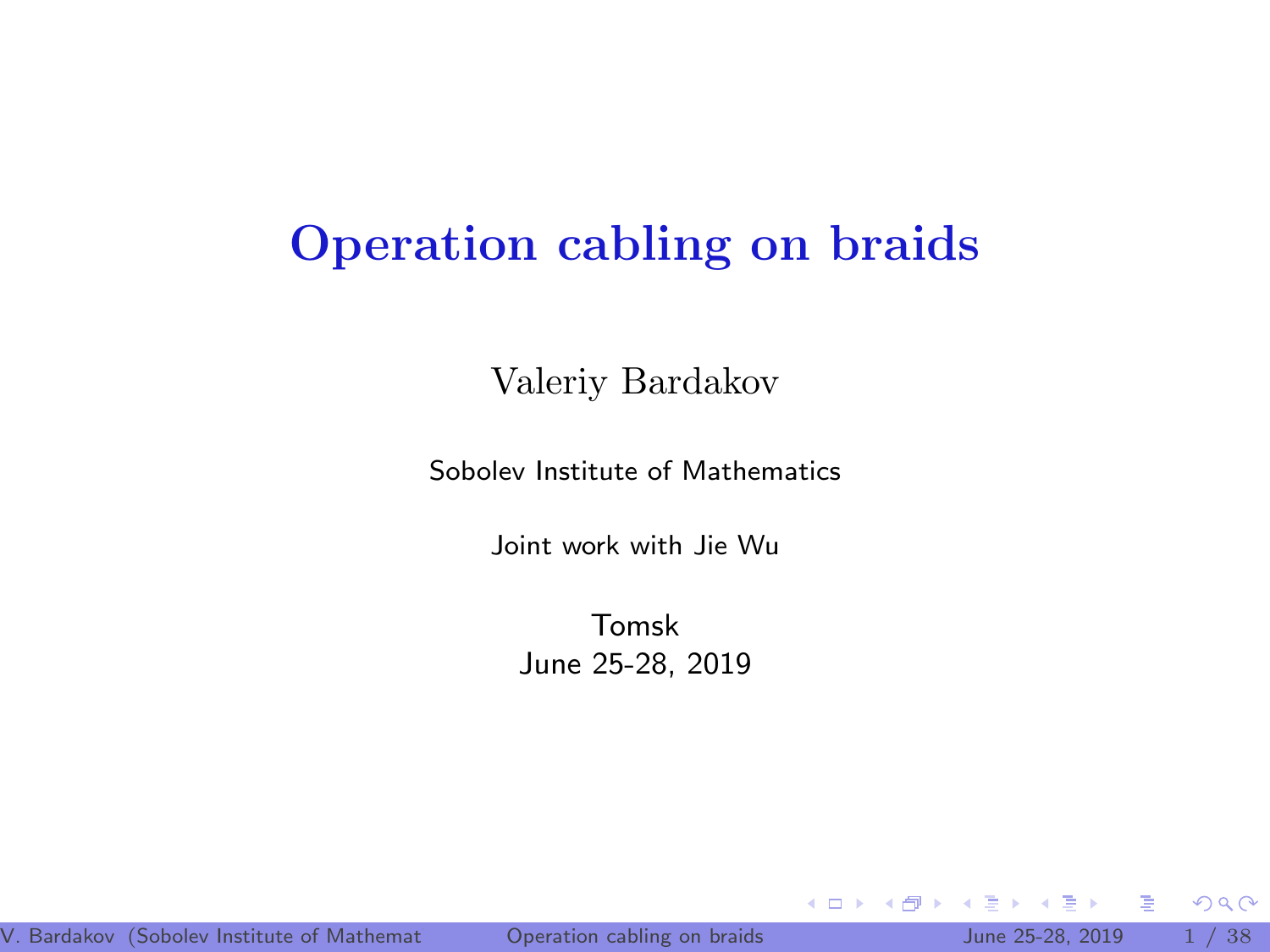A group  $G_n$ ,  $n = 1, 2, \ldots$ , is called braid-like if its elements can be presented by n-strand braids with some types of crossings. For example:

 $B_n$  is the Artin braid group;

 $VB<sub>n</sub>$  is the virtual braid group:

- $WB_n$  is the welded braid group;
- $FVB_n$  is the flat virtual braid group;

 $UVB_n$  is the unrestricted (Gauss) virtual braid group;

 $SB_n$  is the singular braid group;

 $TW_n$  is the twin group (plane braid group, Grothendieck cartographical group).

 $2Q$ 

きょうきょ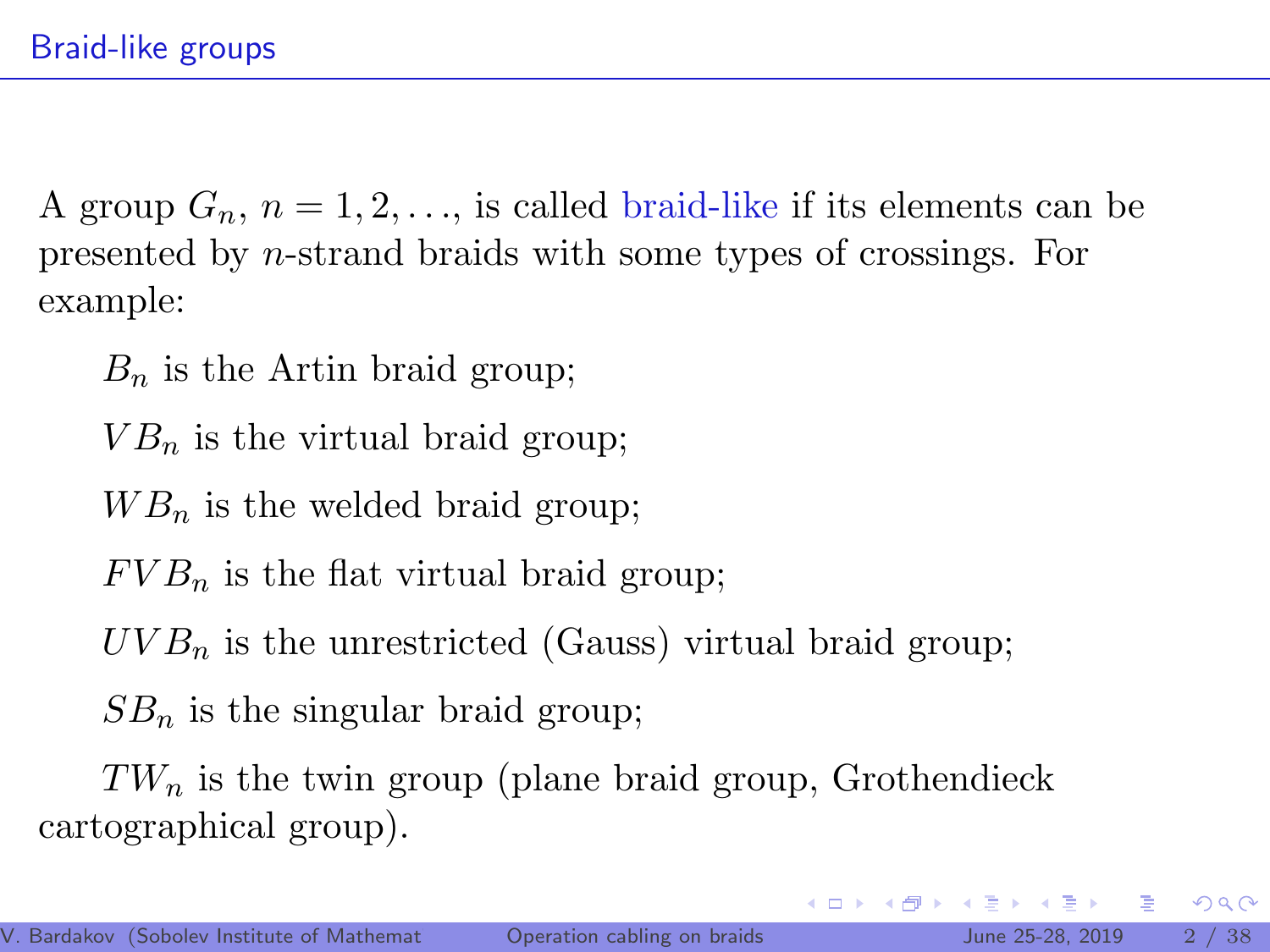Define maps

$$
d_i: G_n \to G_{n-1}, \quad i=1,2,\ldots,n,
$$

as deleting of the i-th strand and maps

$$
s_i: G_n \to G_{n+1}, \quad i=1,2,\ldots,n,
$$

as doubling of the i-th strand.

Denote by

$$
G_* : \ldots \rightleftarrows G_{n+1} \rightleftarrows G_n \rightleftarrows G_{n-1} \rightleftarrows \ldots \rightleftarrows G_2 \rightarrow G_1
$$

the set of groups and the maps between them.

4 0 8

 $2Q$ 

E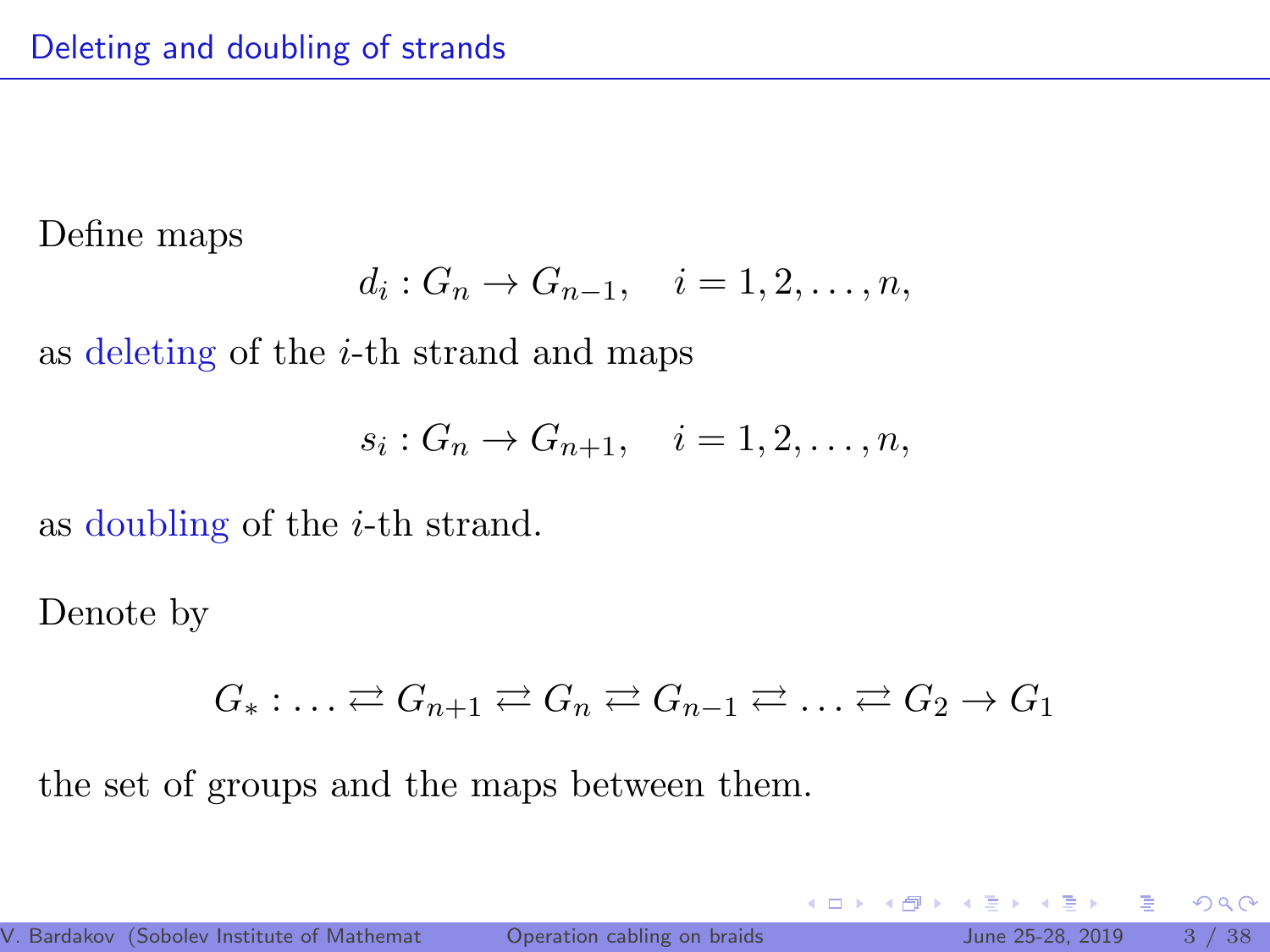As rule the set  $G_*$  is not simplicial group (it is so called cross-simplicial group). But if we take the pure groups  $GP_n$ ,  $n = 1, 2, \ldots$ , then the set

$$
GP_* : \ldots \rightleftharpoons GP_{n+1} \rightleftharpoons GP_n \rightleftharpoons GP_{n-1} \rightleftharpoons \ldots \rightleftharpoons GP_2 \rightarrow GP_1
$$

is a simplicial group.

Suppose that  $GP_l$  is the non-trivial group with minimal index l and this group is generated by  $a_1, a_2, \ldots, a_m$ . Let  $T_*$  be the simplicial subgroup of  $GP_*$  that is generated by  $a_1, a_2, \ldots, a_m$ , i. e.

$$
T_* : \ldots \rightleftarrows T_{n+1} \rightleftarrows T_n \rightleftarrows T_{n-1} \rightleftarrows \ldots \rightleftarrows T_2 \to T_1.
$$

 $QQ$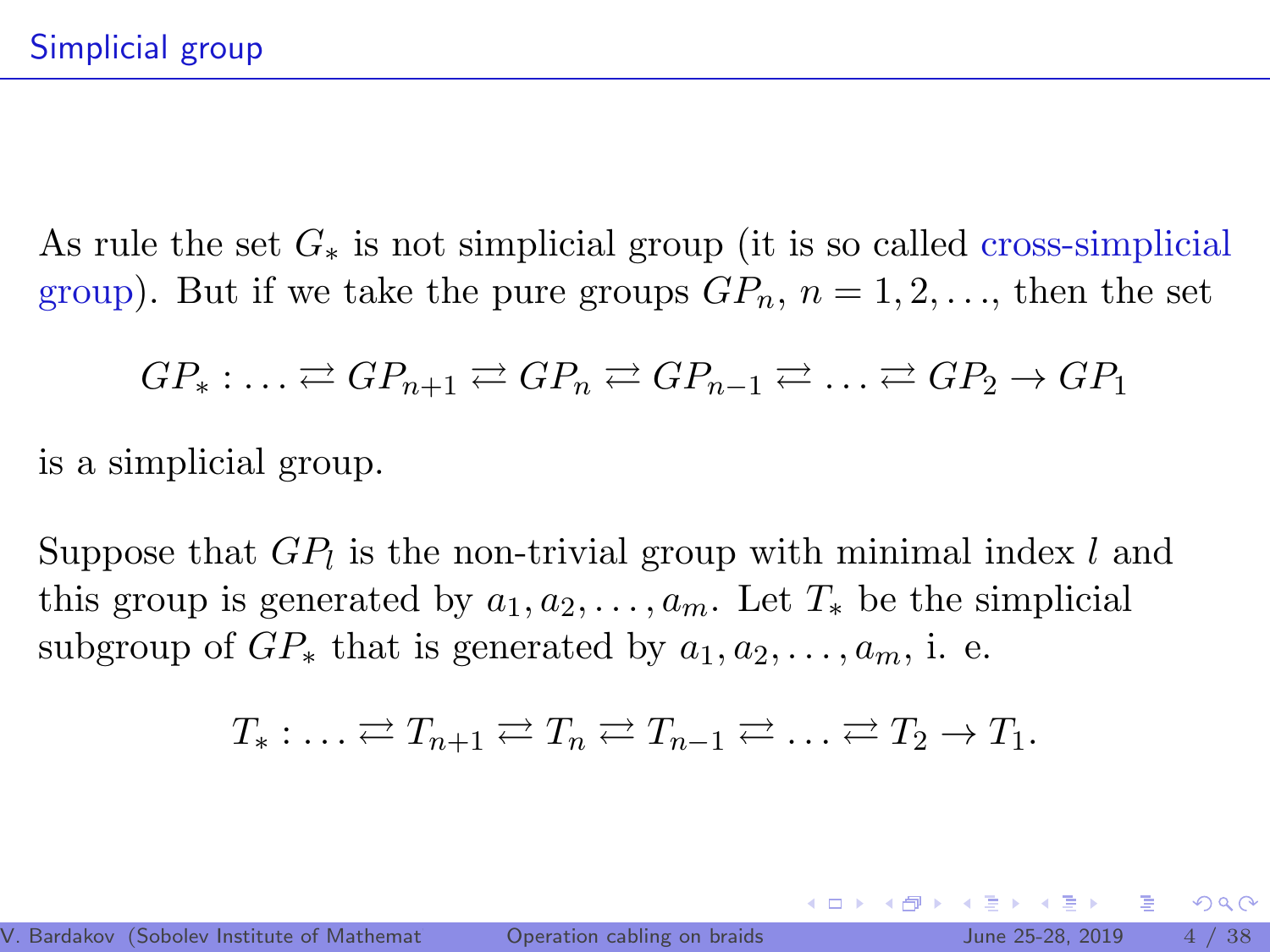# Definition

The simplicial group  $GP_*$  is called cabling generated, if for any  $n \geq l$ 

$$
GP_n = \langle T_l, T_{l+1}, \ldots, T_n \rangle,
$$

i. e. any element in  $GP_n$  is a product of cablings of  $a_1, a_2, \ldots, a_m$ .

### **Proposition**

- **1** The simplicial groups  $VP_*$ ,  $WP_*$ ,  $FVP_*$  and  $UVP_*$  are cabling generated.
- The simplicial groups  $TP_*$  is not cabling generated.

4 0 8

 $QQ$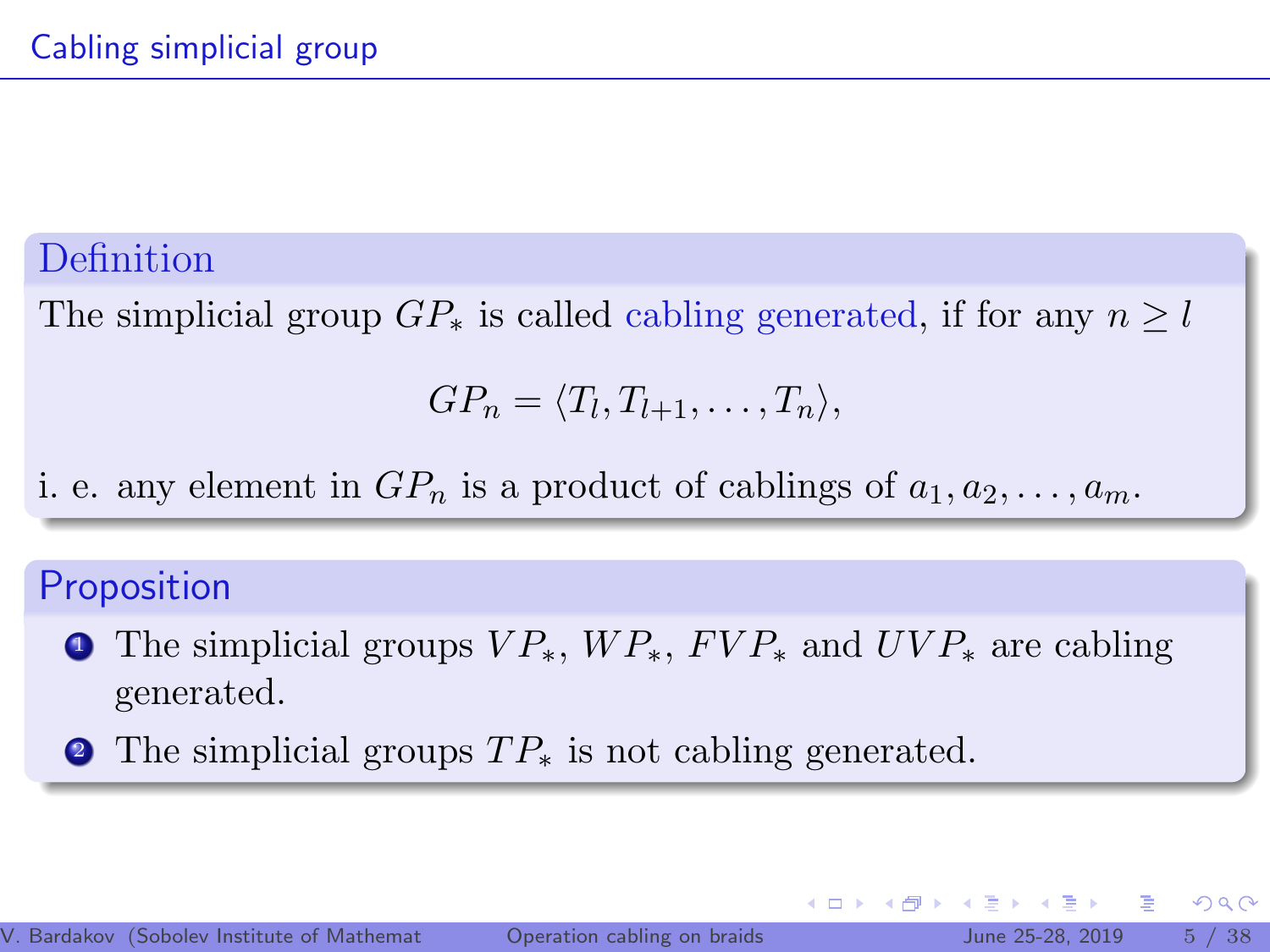## **Questions**

- $\bullet$  Find presentation of  $T_*$  in the cabling generators.
- <sup>2</sup> If GP<sup>∗</sup> is cabling generated, find its presentation.
- **3** Find the homotopy groups  $\pi_n(T_*)$ ,  $n = 1, 2, \ldots$

4 0 8

Þ

∍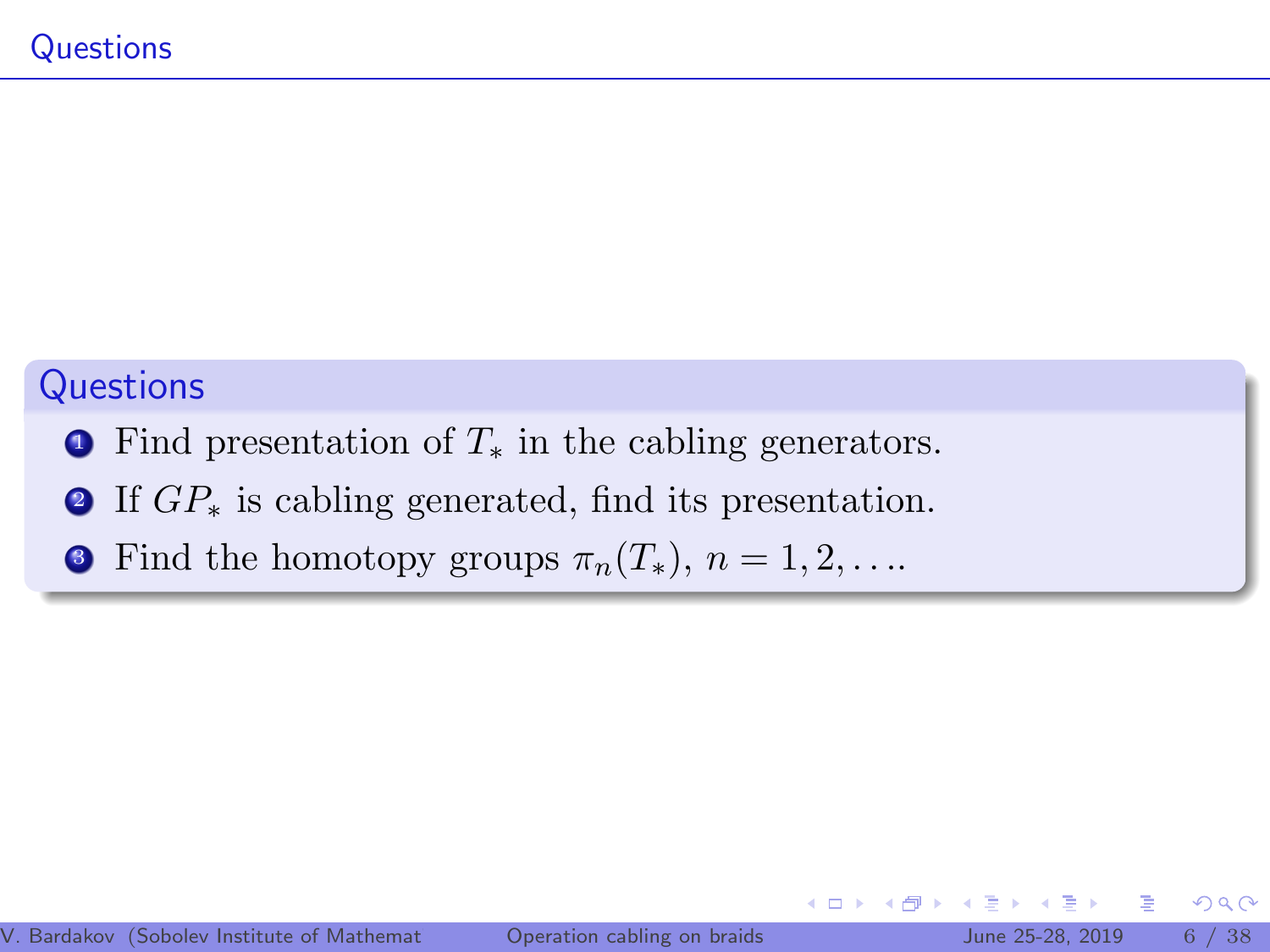A sequence of sets  $\mathcal{X} = \{X_n\}_{n\geq 0}$  is called a simplicial set if there are face maps:

$$
d_i: X_n \longrightarrow X_{n-1} \text{ for } 0 \le i \le n
$$

and degeneracy maps

$$
s_i: X_n \longrightarrow X_{n+1} \text{ for } 0 \le i \le n.
$$

This maps satisfy the following simplicial identities:

$$
d_i d_j = d_{j-1} d_i
$$
 if  $i < j$ ,  
\n
$$
s_i s_j = s_{j+1} s_i
$$
 if  $i \le j$ ,  
\n
$$
d_i s_j = s_{j-1} d_i
$$
 if  $i < j$ ,  
\n
$$
d_j s_j = id = d_{j+1} s_j
$$
,  
\n
$$
d_i s_j = s_j d_{i-1}
$$
 if  $i > j + 1$ .

4 0 8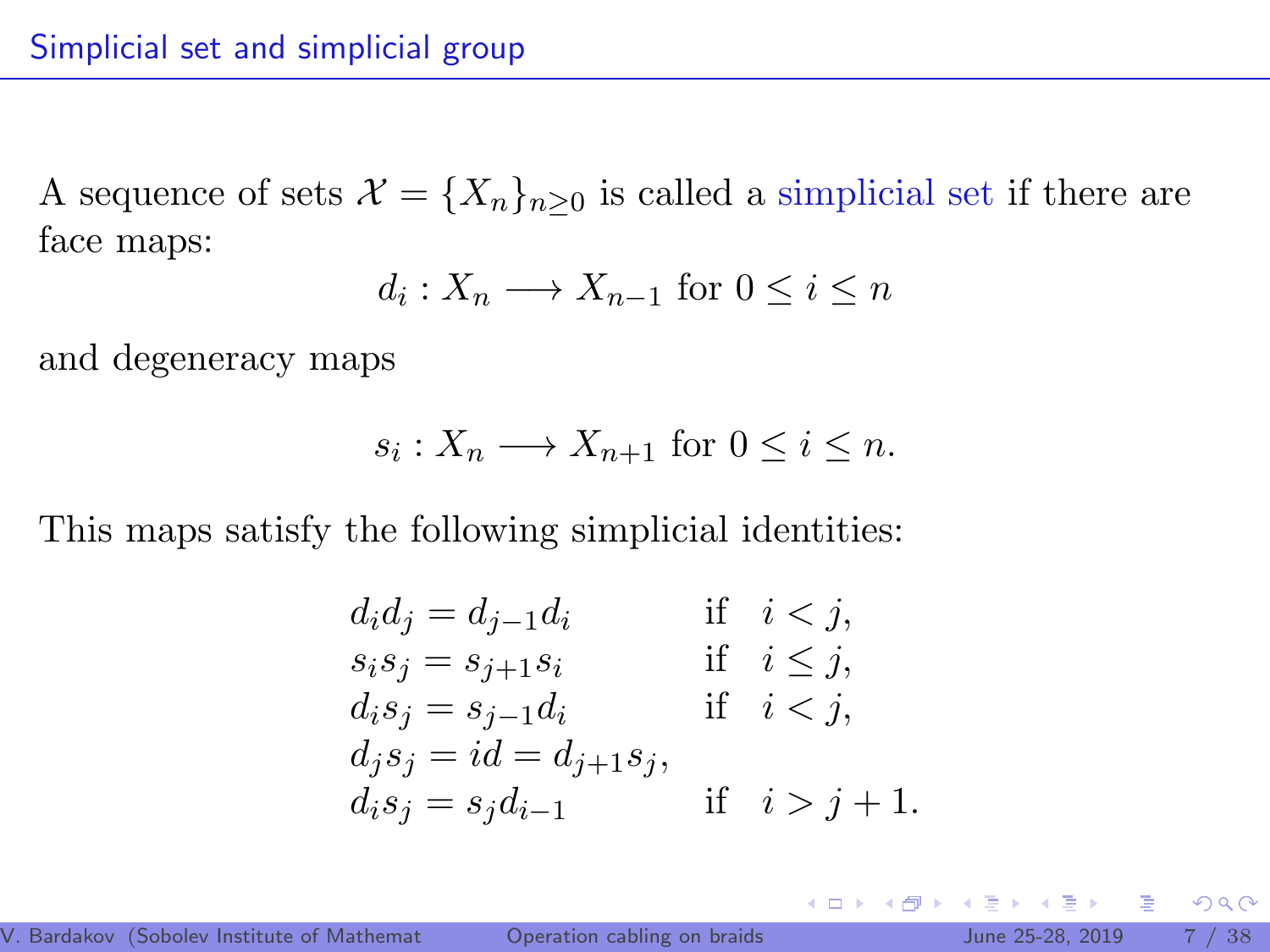A simplicial group  $\mathcal{G} = \{G_n\}_{n\geq 0}$  consists of a simplicial set  $\mathcal G$  for which each  $G_n$  is a group and each  $d_i$  and  $s_i$  is a group homomorphism.

### Examples:

1) Simplicial circle  $S^1$ : Let  $S^1 = \Delta[1]/\partial \Delta[1]$  be a circle. Define

$$
S_0^1 = \{ * \}, S_1^1 = \{ * , \sigma \}, S_2^1 = \{ * , s_0 \sigma, s_1 \sigma \}, \ldots, S_n^1 = \{ * , x_0, \ldots, x_{n-1} \}, \ldots
$$

where  $x_i = s_{n-1} \dots \hat{s}_i \dots s_0 \sigma$ . It is not difficult to check that  $S^1_*$  is a simplicial set simplicial set.

2) Free simplicial group  $F_*$ : Let  $F_0 = \{e\}$  be the trivial group,  $F_1 = \langle y \rangle$ be the infinite cyclic group,  $F_2 = \langle s_0y, s_1y \rangle$  be the free group of rank 2,  $F_n = \langle y_0, \ldots, y_{n-1} \rangle$ , where  $y_i = s_{n-1} \ldots \hat{s}_i \ldots s_0 y$ . It is not difficult to shock that  $F$  is a simplicial group. check that  $F_*$  is a simplicial group.

 $\Omega$ 

4 O F 4 O F 4 D F 4 D F 5 D F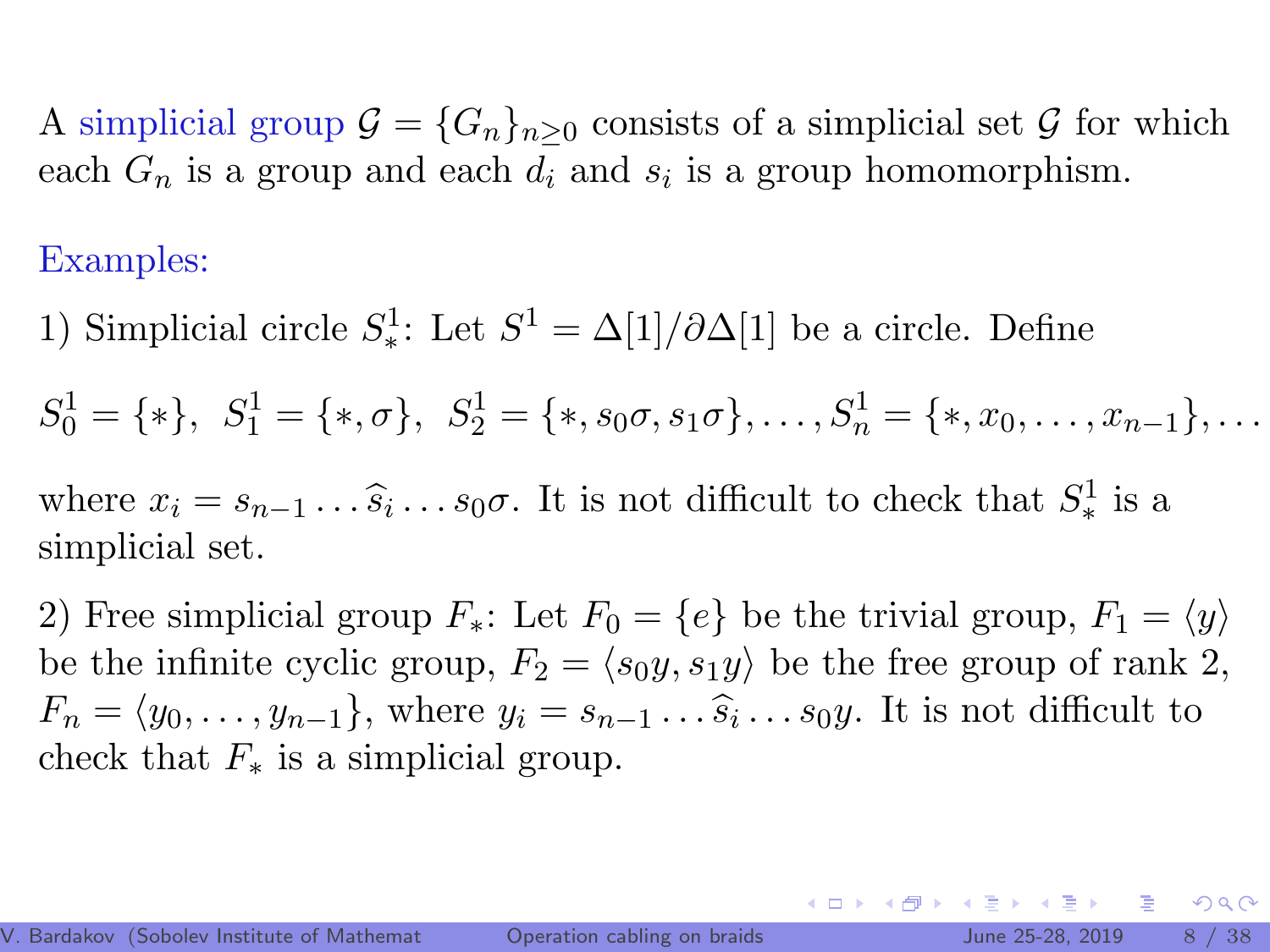Milnor's  $F[S^1]$ -construction gives a possibility to define the homotopy groups  $\pi_n(S^2)$  combinatorially, in terms of free groups. The  $F[S<sup>1</sup>]$ -construction is a free simplicial group with the following terms

$$
F[S^1]_0 = 1,
$$
  
\n
$$
F[S^1]_1 = F(\sigma),
$$
  
\n
$$
F[S^1]_2 = F(s_0\sigma, s_1\sigma),
$$
  
\n
$$
F[S^1]_3 = F(s_is_j\sigma \mid 0 \le j \le i \le 2),
$$
  
\n...

The face and degeneracy maps are determined with respect to the standard simplicial identities for these simplicial groups.

 $QQ$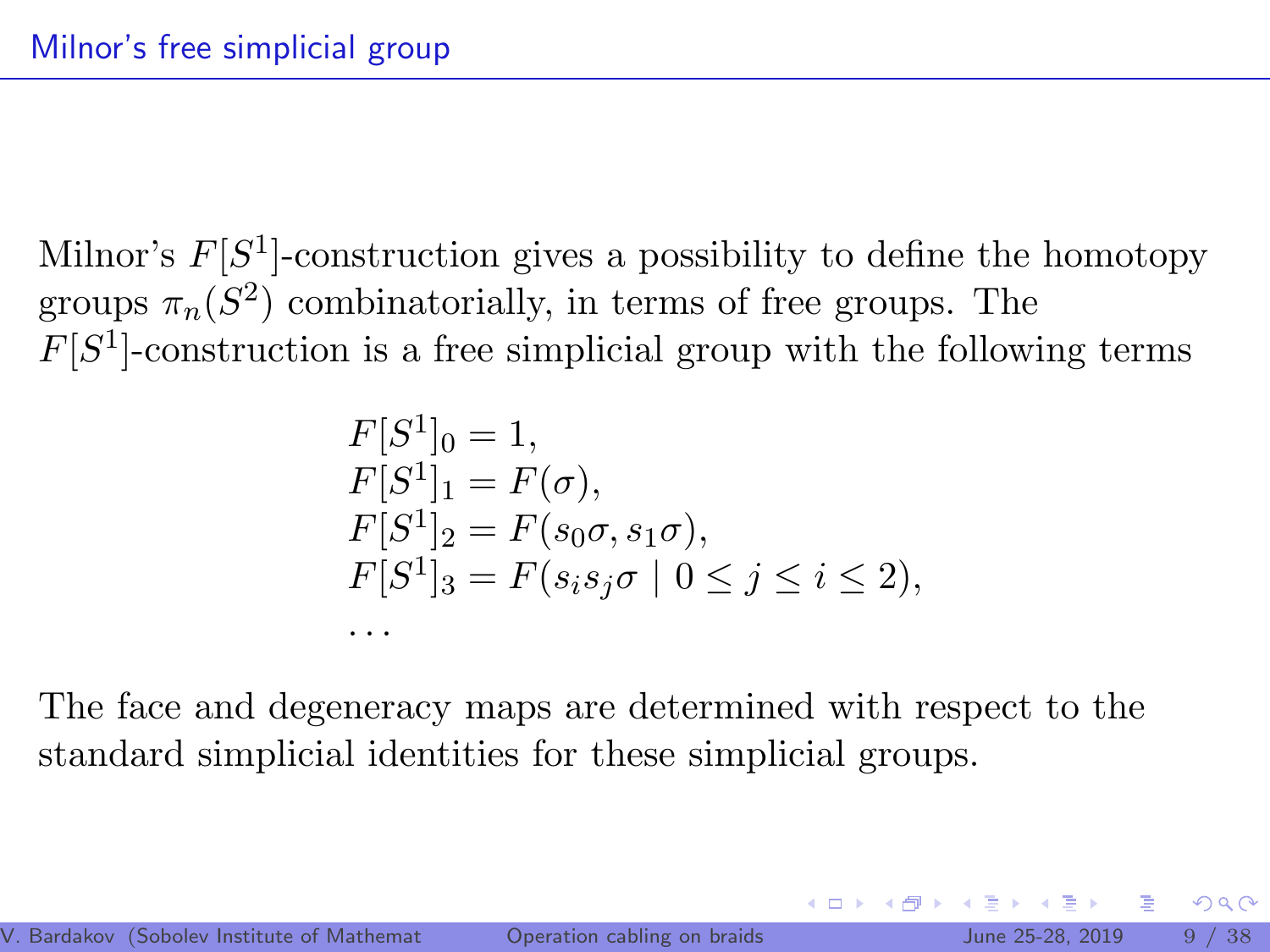Milnor proved that the geometric realization of  $F[S^1]$  is weakly homotopically equivalent to the loop space  $\Omega S^2 = \Omega \Sigma S^1$ . Hence, the homotopy groups of the Moore complex of  $F[S^1]$  are naturally isomorphic to the homotopy groups  $\pi_n(S^2)$ :

$$
\pi_n(F[S^1]) = Z_n(F[S^1])/B_n(F[S^1]) \simeq \pi_{n+1}(S^2).
$$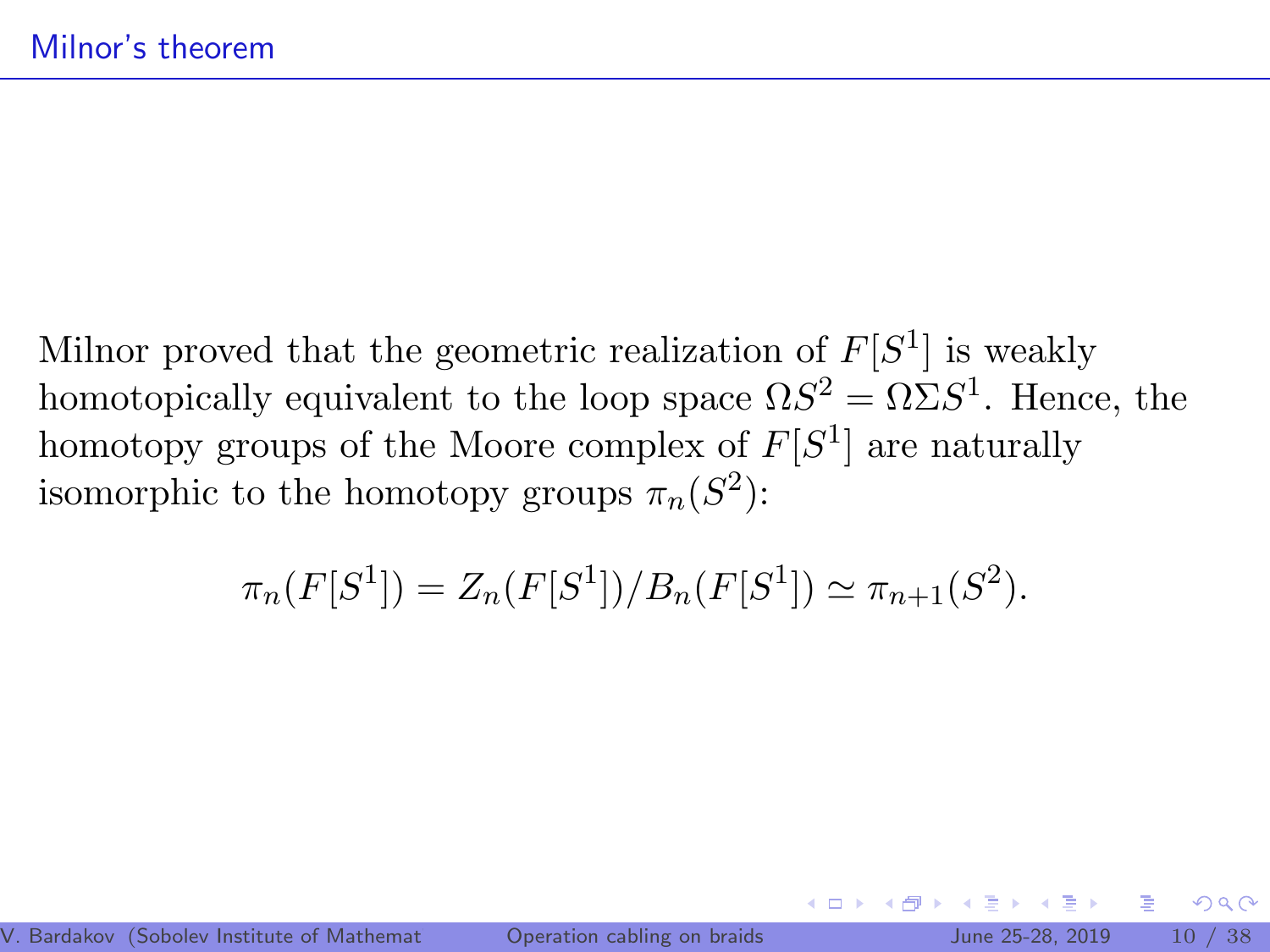The Moore complex  $N\mathcal{G} = \{N_n\mathcal{G}\}_n>0$  of a simplicial group  $\mathcal{G}$  is defined by

$$
N_n \mathcal{G} = \bigcap_{i=1}^n \text{Ker}(d_i : G_n \longrightarrow G_{n-1}).
$$

Then  $d_0(N_n\mathcal{G}) \subseteq N_{n-1}\mathcal{G}$  and  $N\mathcal{G}$  with  $d_0$  is a chain complex of groups. An element in

$$
\mathrm{B}_n \mathcal{G} = d_0(N_{n+1} \mathcal{G})
$$

is called a Moore boundary and an element in

$$
Z_n\mathcal{G}=\text{Ker}(d_0:N_n\mathcal{G}\longrightarrow N_{n-1}\mathcal{G})
$$

is called a Moore cycle. The *n*th homotopy group  $\pi_n(\mathcal{G})$  is defined to be the group

$$
\pi_n(\mathcal{G}) = H_n(N\mathcal{G}) = \mathbb{Z}_n \mathcal{G} / \mathbb{B}_n \mathcal{G}.
$$

 $2QQ$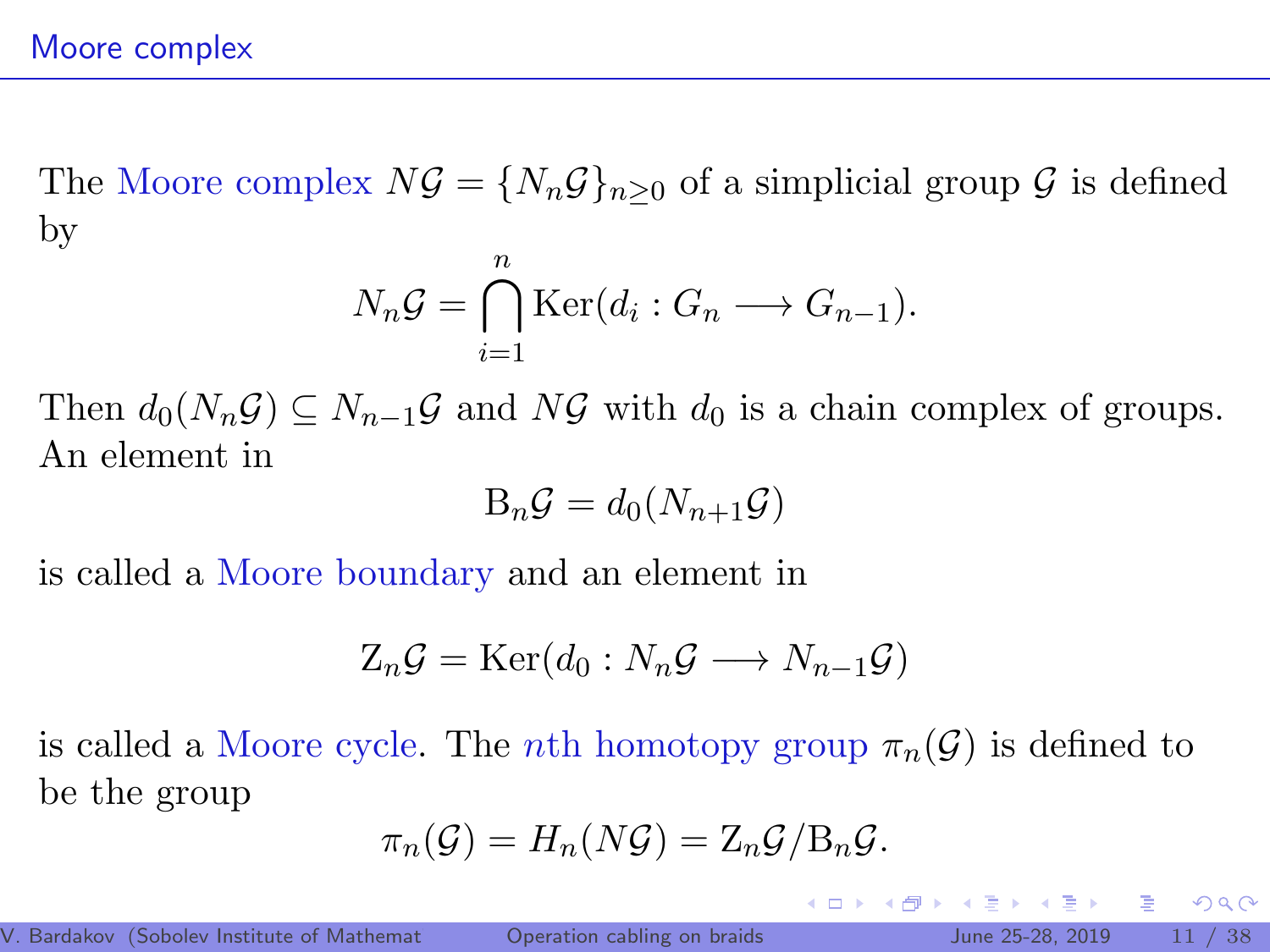Braid group  $B_n$  on  $n \geq 2$  strands is generated by  $\sigma_1, \sigma_2, \ldots, \sigma_{n-1}$  and is defined by relations

$$
\sigma_i \sigma_{i+1} \sigma_i = \sigma_{i+1} \sigma_i \sigma_{i+1} \qquad \text{for } i = 1, 2, \dots, n-2,
$$
  
\n
$$
\sigma_i \sigma_j = \sigma_j \sigma_i \qquad \text{for } |i-j| \ge 2.
$$

**K ロ ▶ K 倒 ▶** 

Þк 重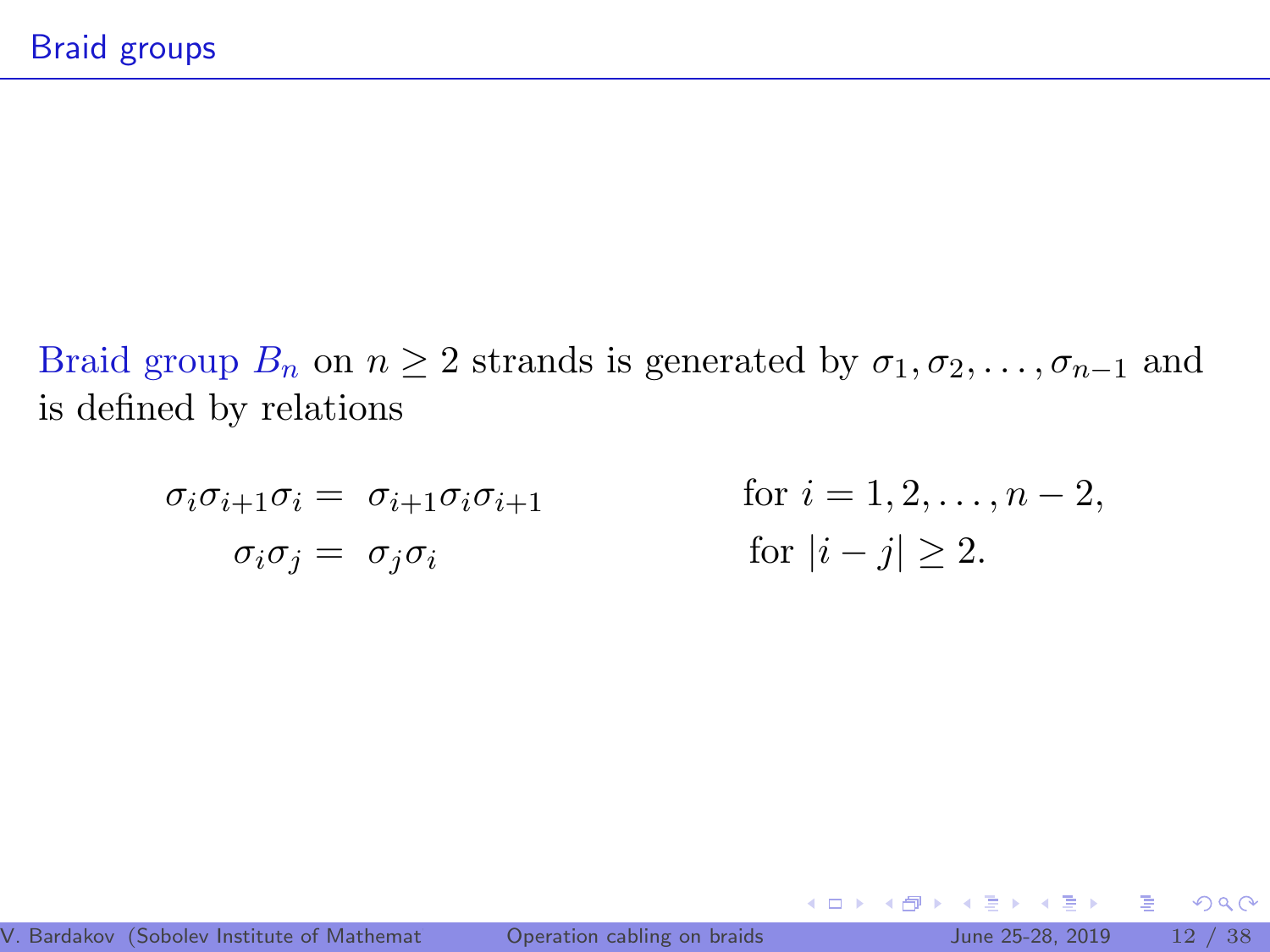The generators  $\sigma_i$  have the following geometric interpretation:



4 0 8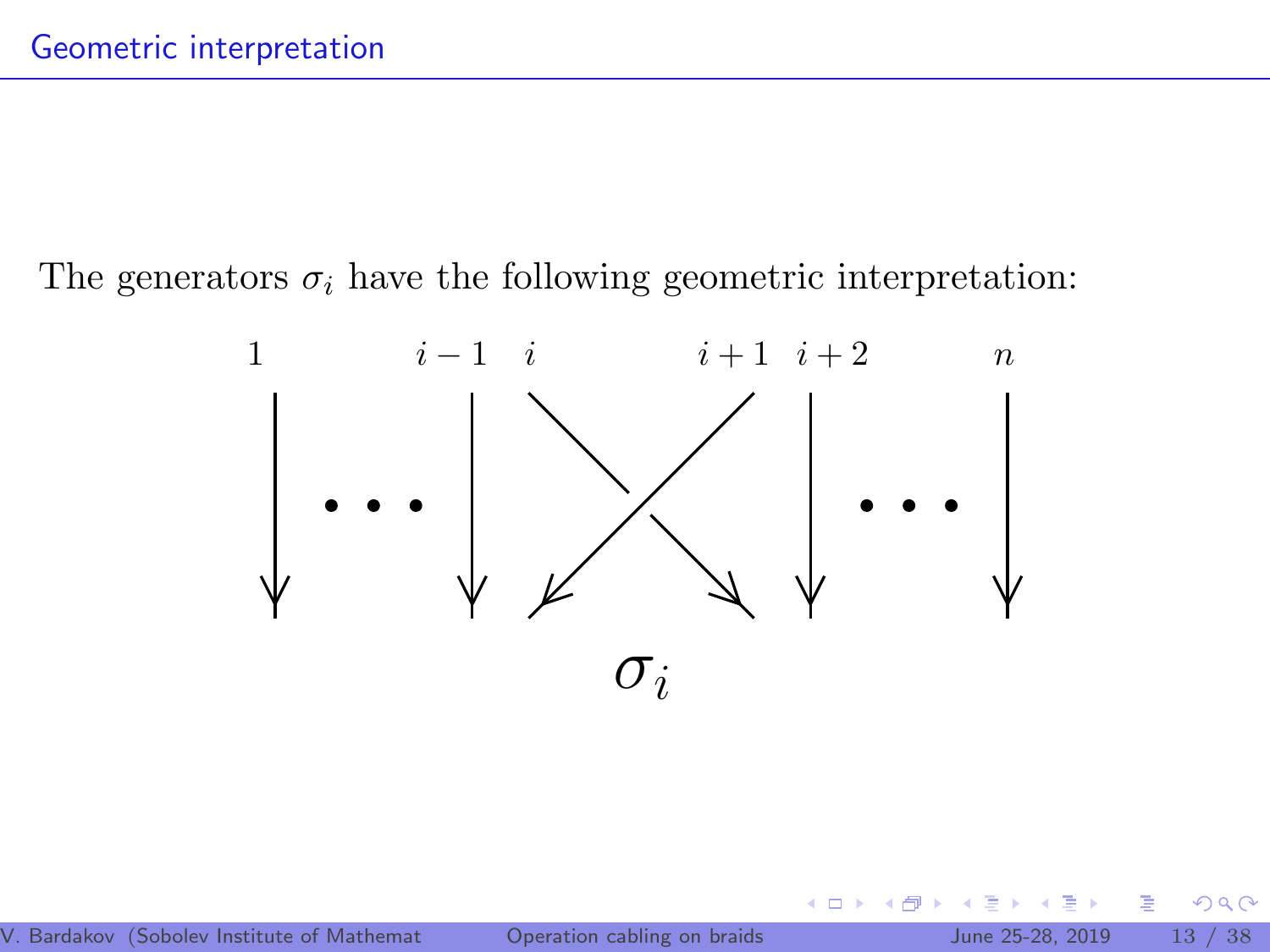There is a homomorphism  $\varphi : B_n \longrightarrow S_n$ ,  $\varphi(\sigma_i) = (i, i + 1)$ ,  $i = 1, 2, \ldots, n - 1$ . Its kernel Ker( $\varphi$ ) is called the pure braid group and is denoted by  $P_n$ . Note that  $P_2$  is infinite cyclic group.

Markov proved that  $P_n$  is a semi-direct product of free groups:

$$
P_n = U_n \,\lambda\, U_{n-1} \,\lambda \ldots \lambda \, U_2,
$$

where  $U_k \simeq F_{k-1}, k = 2, 3, \ldots, n$ , is a free group of rank k.

 $\Omega$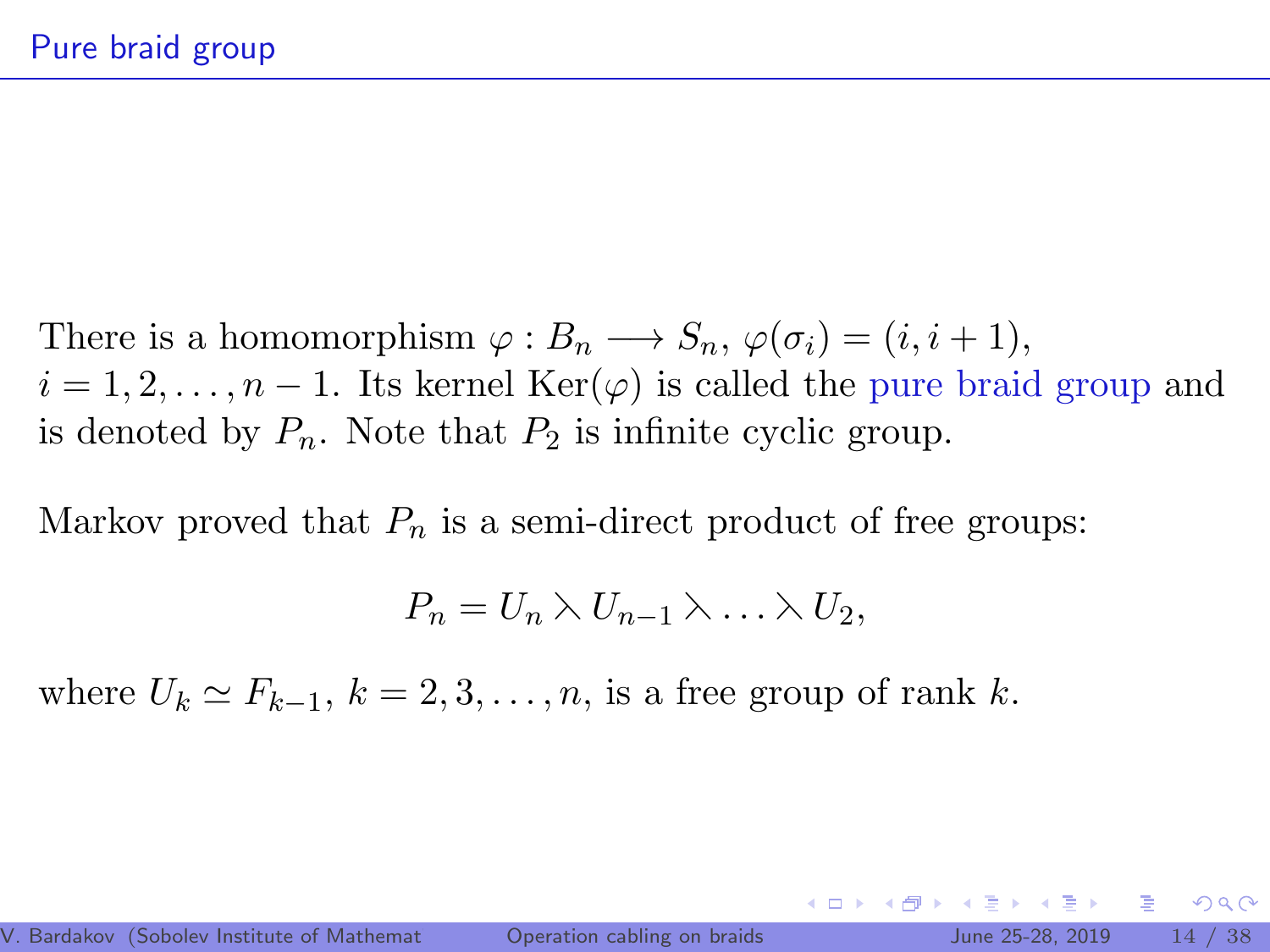F. Cohen and J. Wu (2011) defined simplicial group  $AP_* = \{AP_n\}_{n\geq 0}$ , where  $AP_n = P_{n+1}$  with face and degeneracy maps corresponding to deleting and doubling of strands, respectively. They proved that  $AP_*$  is contractible (hence  $\pi_n(AP_*)$ ) is trivial group for all n).

 $\Omega$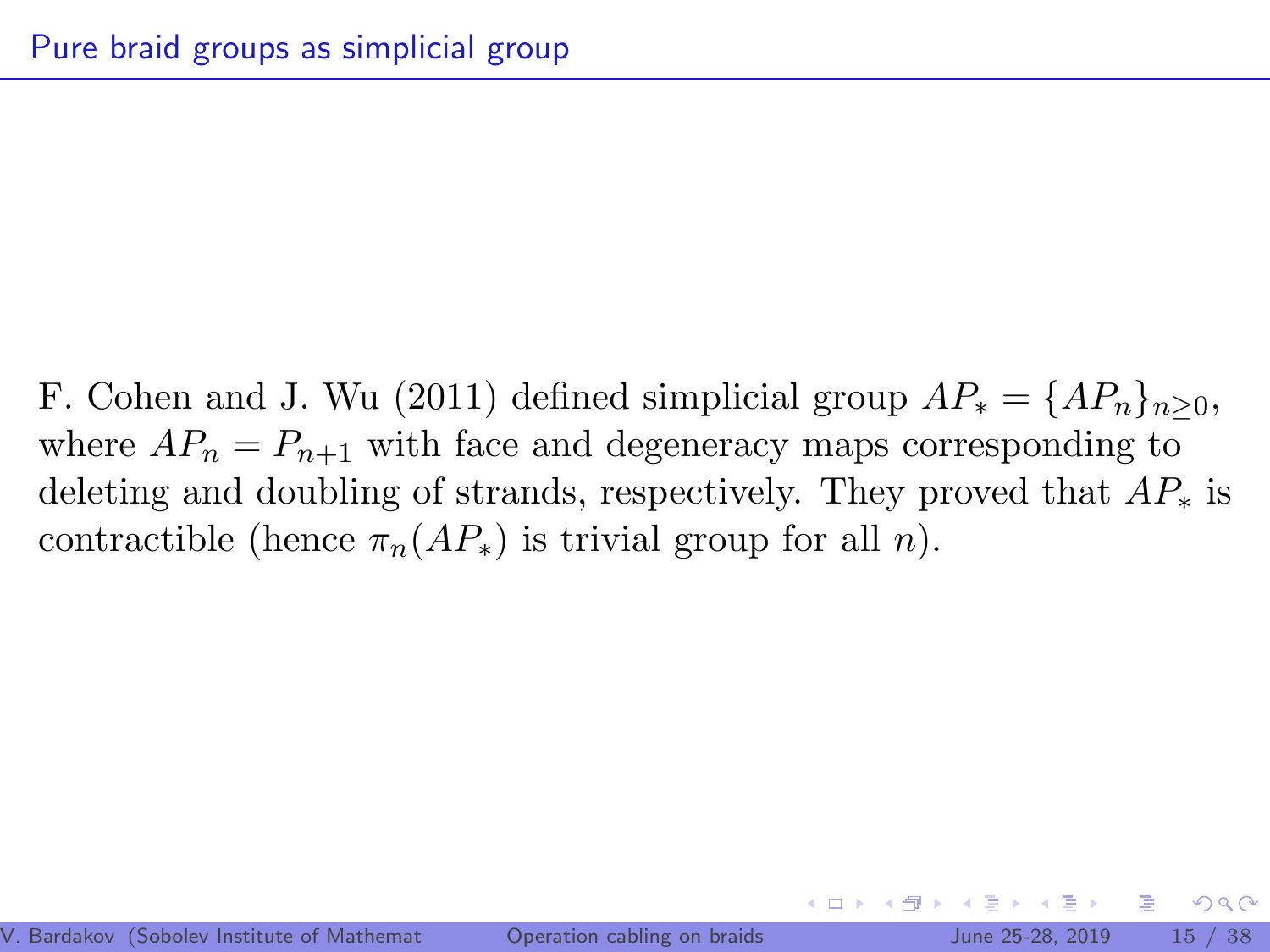On the other side, F. Cohen and J. Wu constructed an injective canonical map of simplicial groups

$$
\Theta: F[S^1] \longrightarrow AP_*,
$$

This leads to the conclusion that the cokernel of  $\Theta$  is homotopy equivalent to  $S^2$ . Hence, it is possible to present generators of  $\pi_n(S^2)$ by pure braids.

 $QQ$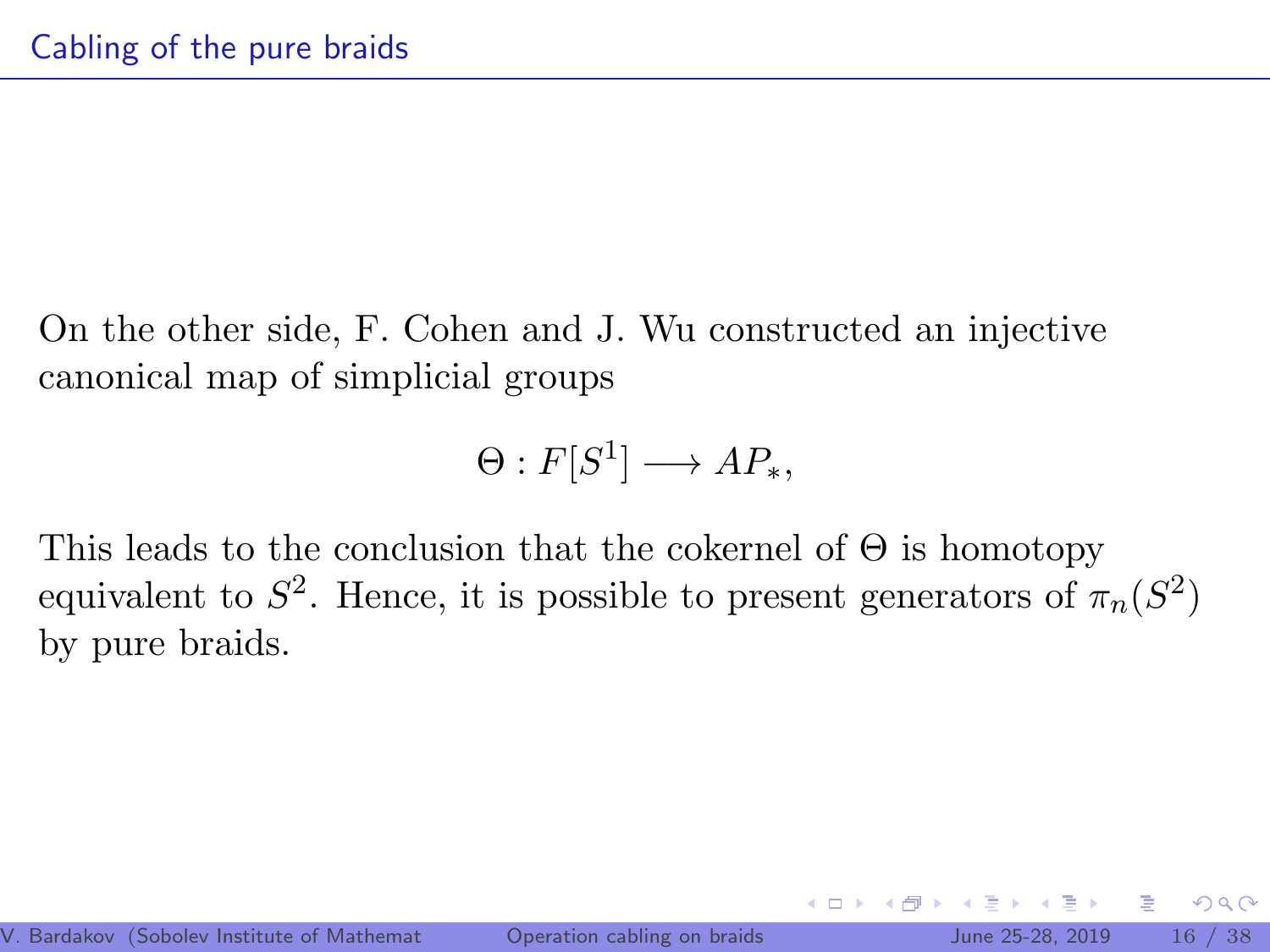Denote  $c_{11} = \sigma_1^{-2} \in P_2$  and  $T_*^c$  be a simplicial subgroup of  $AP_*$  that is generated by  $c_{11}$ , i.e.

$$
T_0^c = 1
$$
,  $T_1^c = \langle c_{11} \rangle$ ,  $T_2^c = \langle c_{21}, c_{12} \rangle$ ,  $T_3^c = \langle c_{31}, c_{22}, c_{13} \rangle$ , ...,

where

 $c_{21} = s_0c_{11}, c_{12} = s_1c_{11}, c_{31} = s_1s_0c_{11}, c_{22} = s_2s_0c_{11}, c_{13} = s_2s_1c_{11}, \ldots$ Then  $\Theta(F[S^1]) = T^c_*$ .

4 ロ ト 4 何 ト 4 ヨ ト ィヨ ト ニヨー ト つ Q (^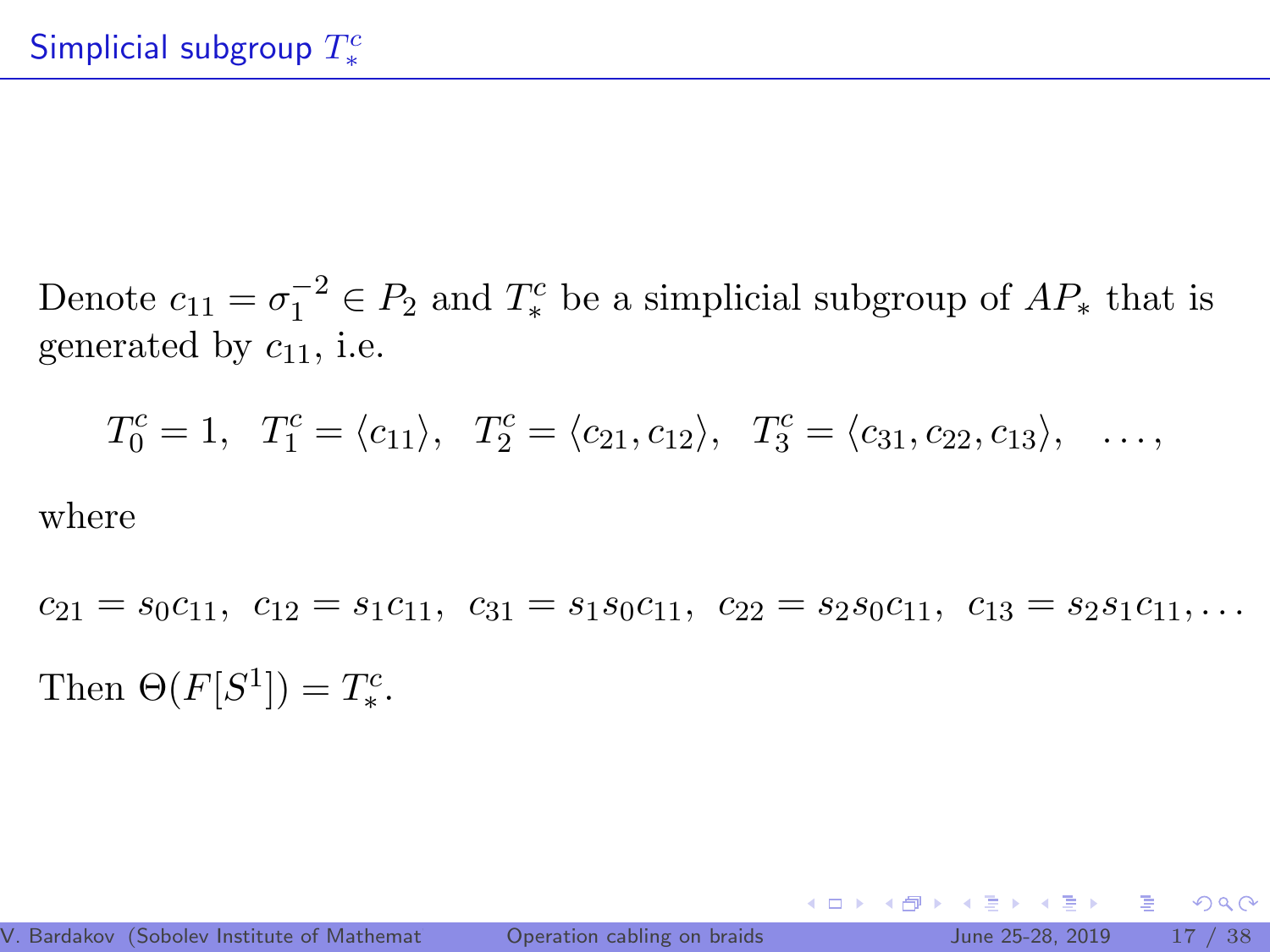It is not difficult to see that

$$
P_n = \langle T_1^c, T_2^c, \dots, T_{n-1}^c \rangle.
$$

4 0 8

Hence,  $P_n$  is generated by elements that come from  $c_{11}$  with the cabling operations.

Question

What is a set of defining relations of  $P_n$  into the generators  $c_{ii}$ ?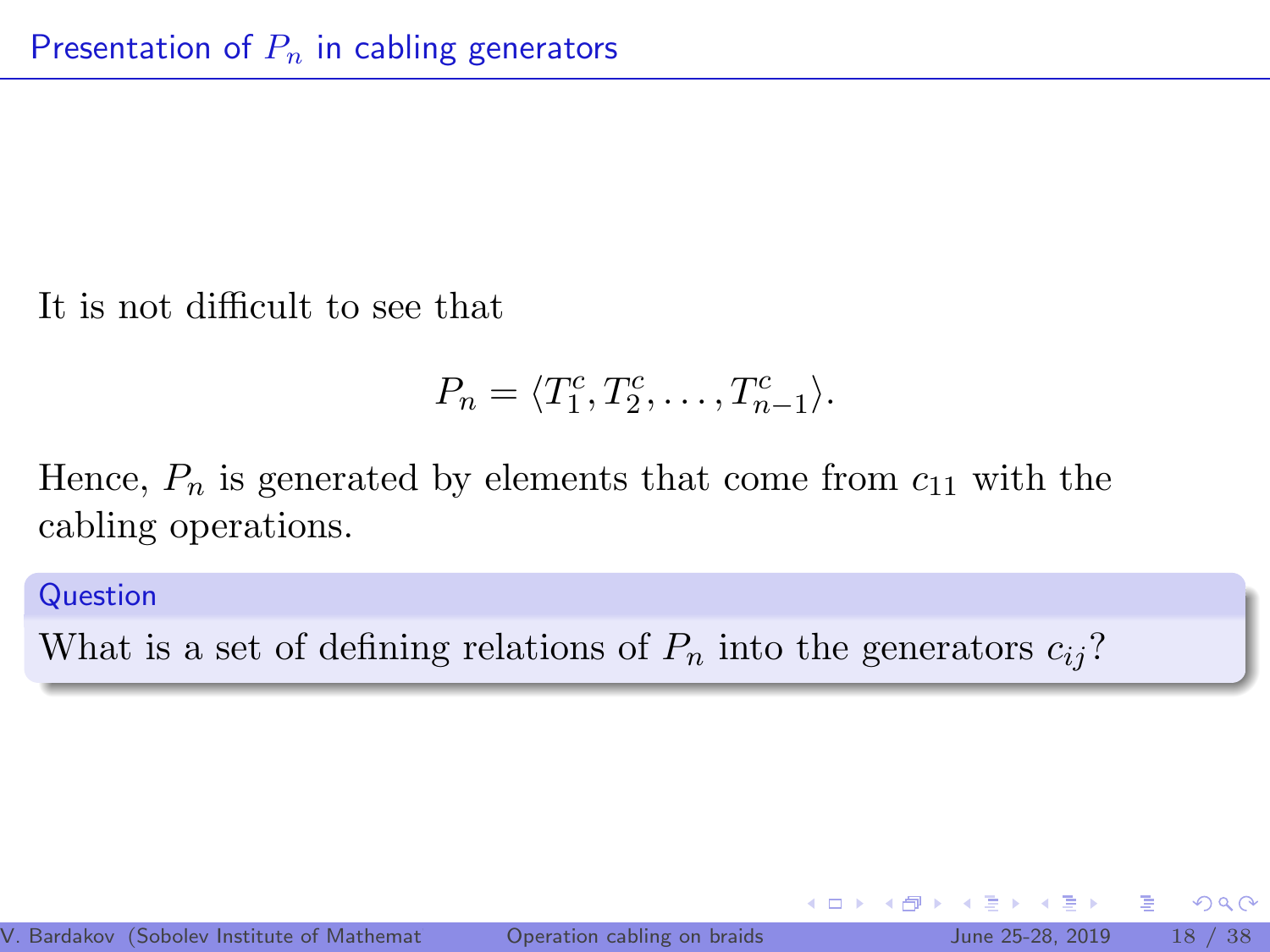Proposition [V. B, J. Wu, 2019] The group  $P_4$  is generated by elements

$$
c_{11}, c_{21}, c_{12}, c_{31}, c_{22}, c_{13}
$$

and is defined by relations (where  $\varepsilon = \pm 1$ ):

$$
c_{21}^{c_{11}^{\epsilon}} = c_{21}, \quad c_{12}^{c_{11}^{\epsilon}} = c_{12}^{c_{21}^{\epsilon}}, \quad c_{31}^{c_{11}^{\epsilon}} = c_{31}, \quad c_{22}^{c_{11}^{\epsilon}} = c_{22}, \quad c_{13}^{c_{11}^{\epsilon}} = c_{13}^{c_{22}^{\epsilon}},
$$

$$
c_{31}^{c_{21}^{\epsilon}} = c_{31}, \quad c_{22}^{c_{21}^{\epsilon}} = c_{22}^{c_{31}^{\epsilon}}, \quad c_{13}^{c_{21}^{\epsilon}} = c_{13}^{c_{22}^{\epsilon}}c_{31}^{\epsilon},
$$

$$
c_{31}^{c_{12}^{\epsilon}} = c_{31}, \quad c_{13}^{c_{12}^{\epsilon}} = c_{13}^{c_{31}^{\epsilon}}.
$$

$$
c_{22}^{c_{12}^{\epsilon}} = c_{13}^{c_{31}}c_{13}^{-c_{22}}c_{22}[c_{21}^2, c_{12}^{-1}], \quad c_{22}^{c_{12}} = [c_{12}, c_{21}^{-2}]c_{13}^{-c_{22}^{-2}}c_{22}c_{13}^{c_{31}^{-1}}.
$$

4 0 8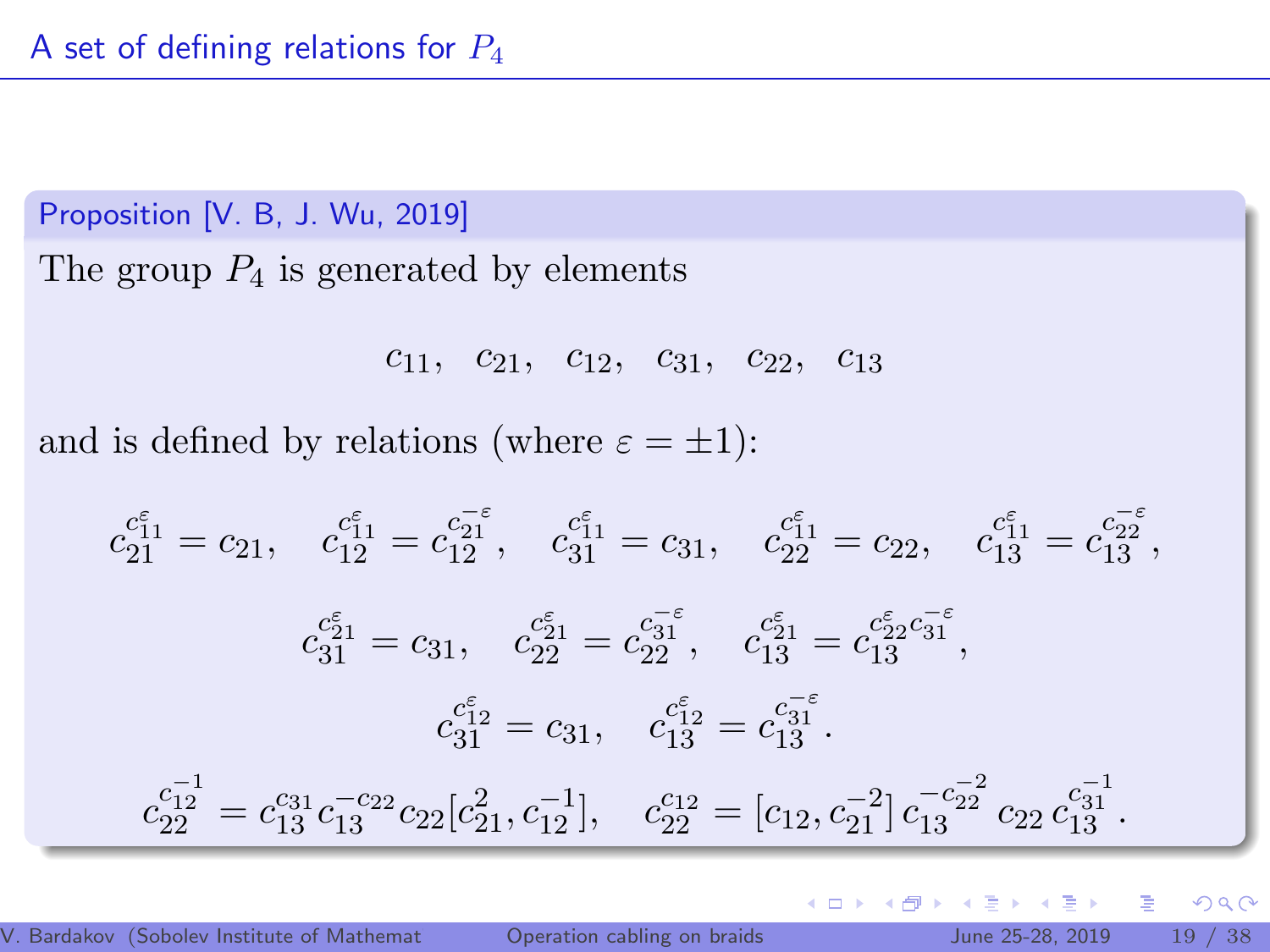The virtual braid group  $VB_n$  was introduced by L. Kauffman (1996).

 $VB_n$  is generated by the classical braid group  $B_n = \langle \sigma_1, \ldots, \sigma_{n-1} \rangle$  and the permutation group  $S_n = \langle \rho_1, \ldots, \rho_{n-1} \rangle$ . Generators  $\rho_i, i = 1, \ldots, n-1$ , satisfy the following relations:

$$
\rho_i^2 = 1 \qquad \text{for } i = 1, 2, \dots, n - 1,\qquad(1)
$$

$$
\rho_i \rho_j = \rho_j \rho_i \qquad \qquad \text{for} \quad |i - j| \ge 2,\tag{2}
$$

 $\rho_i \rho_{i+1} \rho_i = \rho_{i+1} \rho_i \rho_{i+1}$  for  $i = 1, 2, ..., n-2$ . (3)

Other defining relations of the group  $VB_n$  are mixed and they are as follows

$$
\sigma_i \rho_j = \rho_j \sigma_i \qquad \qquad \text{for} \quad |i - j| \ge 2,\tag{4}
$$

∢ □ ▶ ∢ n □ ▶

IN BINTA BIN

$$
\rho_i \rho_{i+1} \sigma_i = \sigma_{i+1} \rho_i \rho_{i+1}
$$
 for  $i = 1, 2, ..., n-2$ . (5)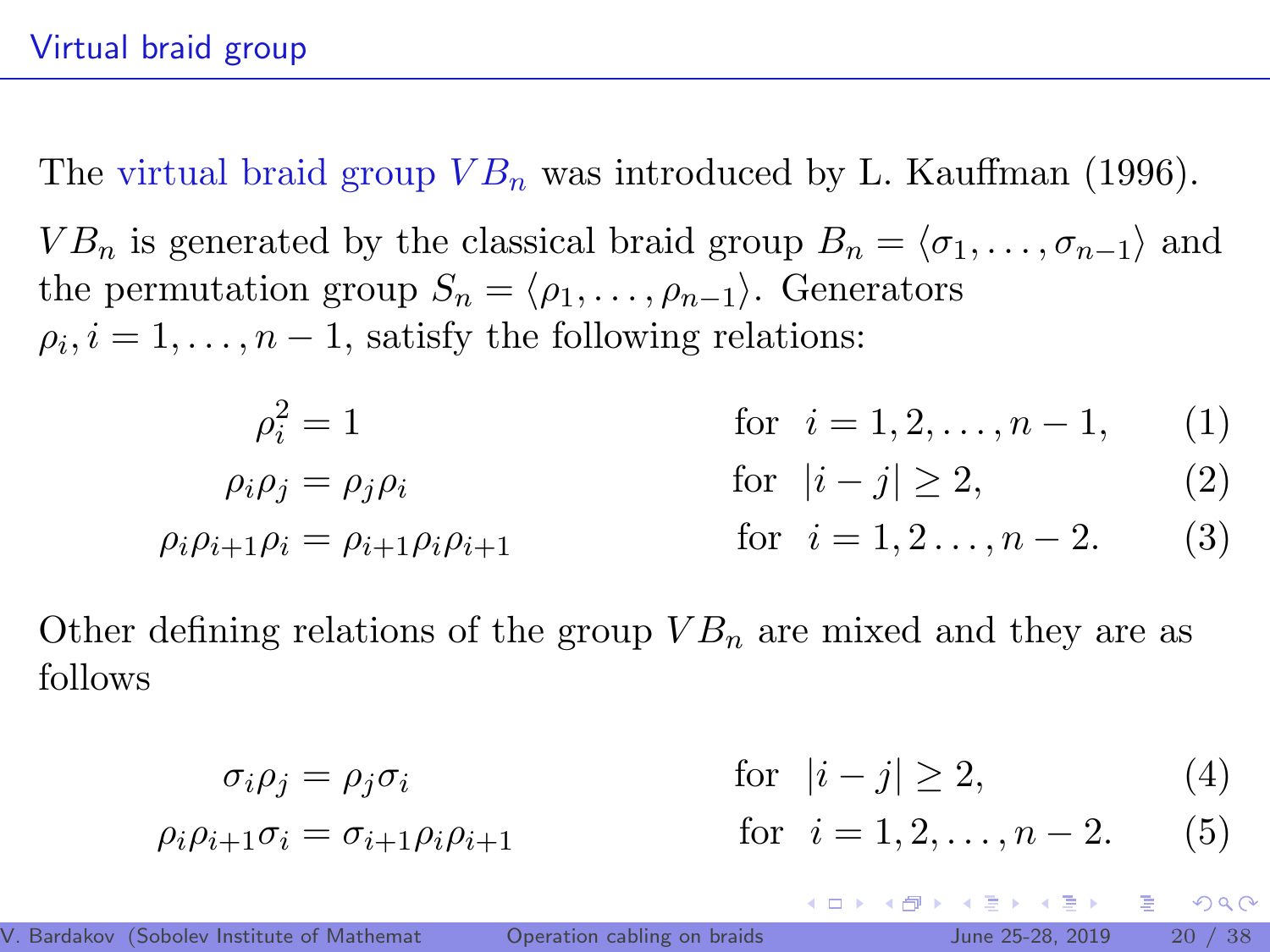### Virtual pure braid group

The generators  $\rho_i$  have the following diagram



As in classical case there is a homomorphism

$$
\varphi: VB_n \longrightarrow S_n, \quad \varphi(\sigma_i) = \varphi(\rho_i) = \rho_i, \quad i = 1, 2, \dots, n-1.
$$

Its kernel  $\text{Ker}(\varphi)$  is called the virtual pure braid group and is denoted by  $VP_n$ . 4 0 8  $2Q$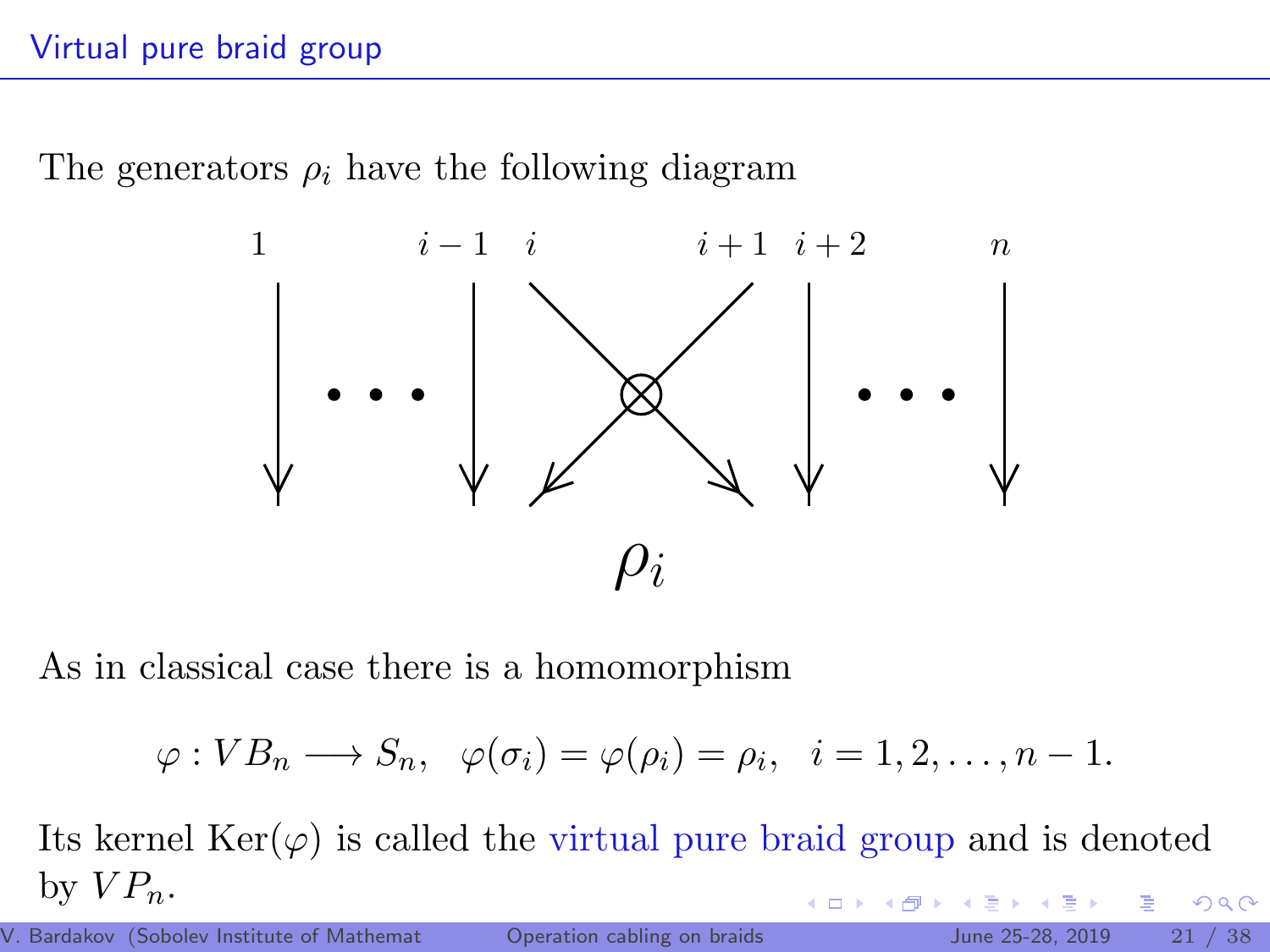Define the following elements in  $VB_n$ :

$$
\lambda_{i,i+1} = \rho_i \sigma_i^{-1}, \quad \lambda_{i+1,i} = \rho_i \lambda_{i,i+1} \rho_i = \sigma_i^{-1} \rho_i, \quad i = 1, 2, \dots, n-1,
$$

$$
\lambda_{ij} = \rho_{j-1} \rho_{j-2} \dots \rho_{i+1} \lambda_{i,i+1} \rho_{i+1} \dots \rho_{j-2} \rho_{j-1},
$$

$$
\lambda_{ji} = \rho_{j-1} \rho_{j-2} \dots \rho_{i+1} \lambda_{i+1,i} \rho_{i+1} \dots \rho_{j-2} \rho_{j-1}, \quad 1 \le i < j-1 \le n-1.
$$

#### Theorem [V. B, 2004]

The group  $VP_n$   $(n \geq 2)$  admits a presentation with the generators  $\lambda_{ij}, 1 \leq i \neq j \leq n$ , and the following relations:

$$
\lambda_{ij}\lambda_{kl} = \lambda_{kl}\lambda_{ij},
$$
  

$$
\lambda_{ki}\lambda_{kj}\lambda_{ij} = \lambda_{ij}\lambda_{kj}\lambda_{ki},
$$

where distinct letters stand for distinct indices.

4 0 8

つひひ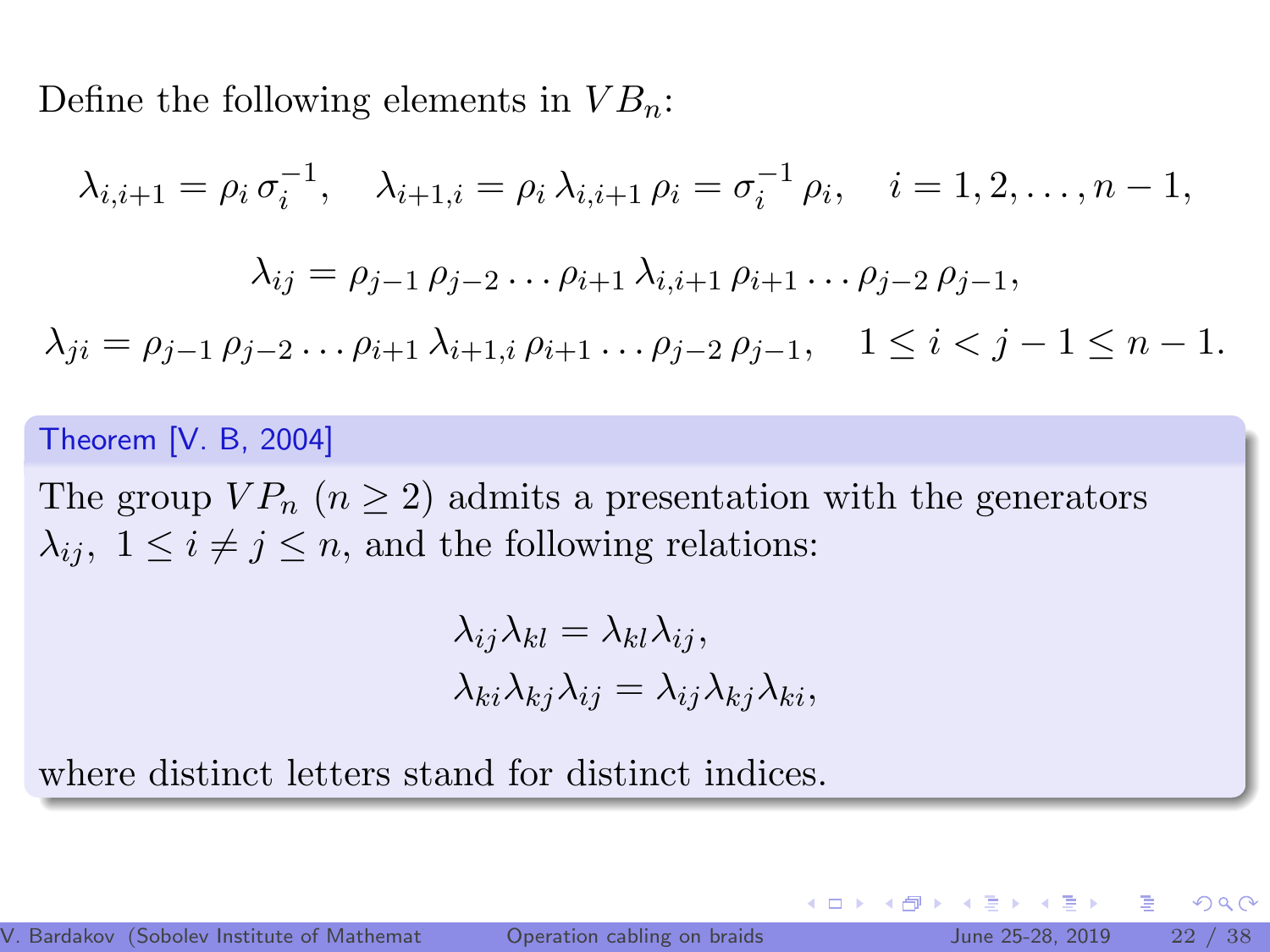Note that  $VP_2 = \langle \lambda_{12}, \lambda_{21} \rangle$  is 2-generated free group. The generators have geometric interpretation:



4 0 8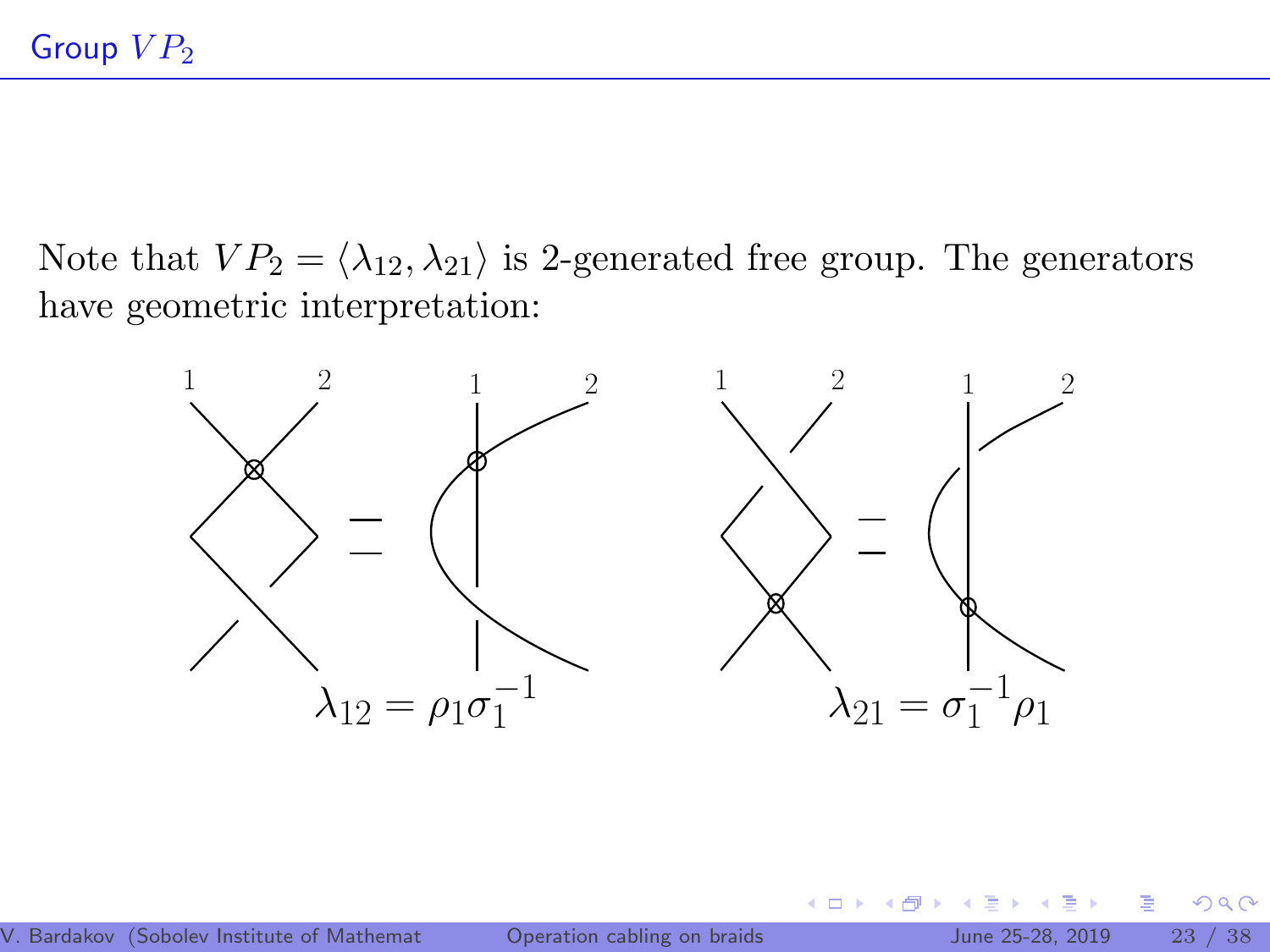Let  $VP_* = \{VP_n\}_{n\geq 1}$  be the set of virtual pure braid groups. Define the face map:

$$
d_i: VP_n \longrightarrow VP_{n-1}, \quad i=1,2,\ldots,n,
$$

what is the deleting of the *i*th strand.

Example:

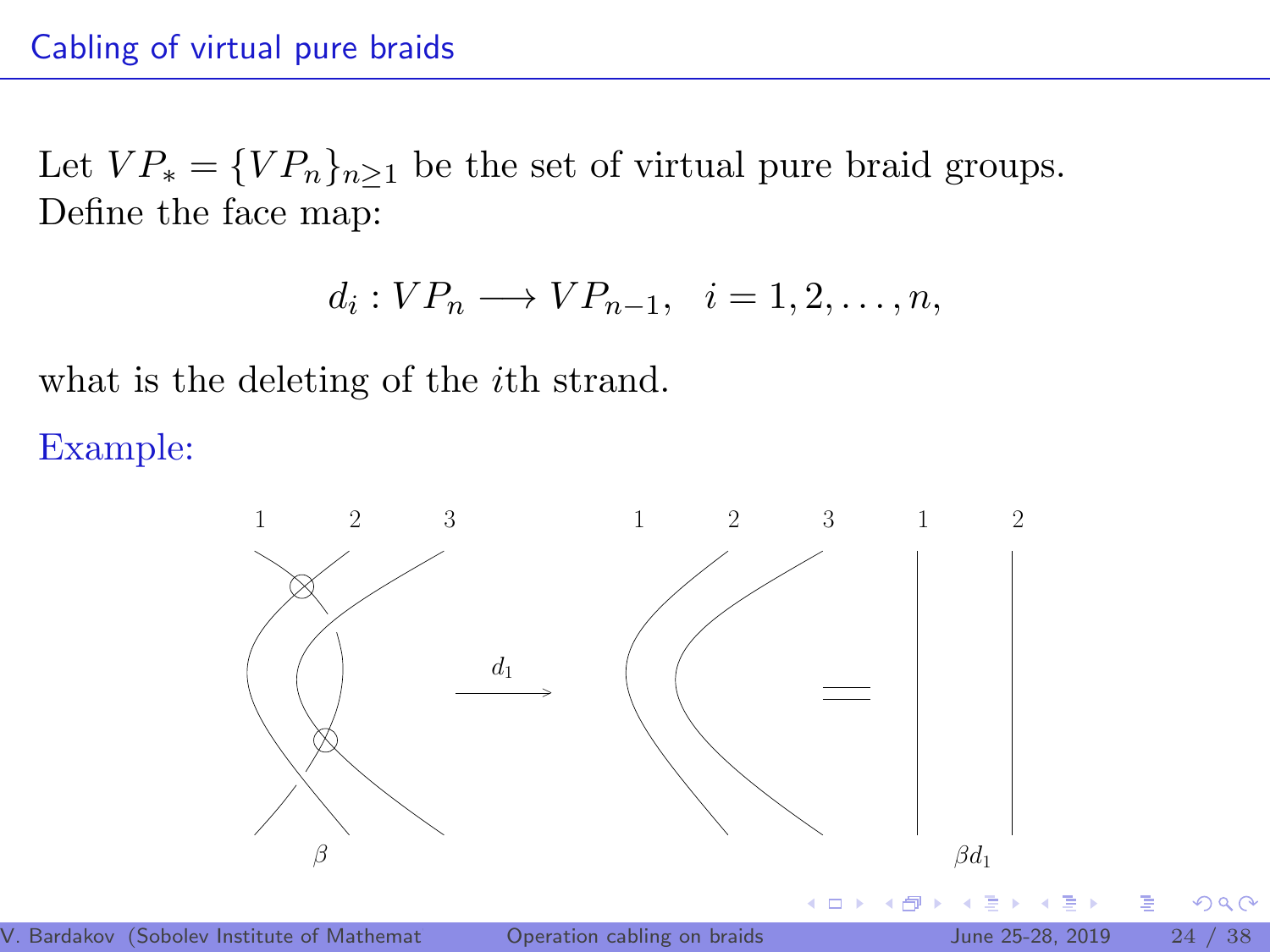Define the degeneracy map:

$$
s_i: VP_n \longrightarrow VP_{n+1}, \quad i=1,2,\ldots,n,
$$

what is the doubling of the *i*th strand.

Example:

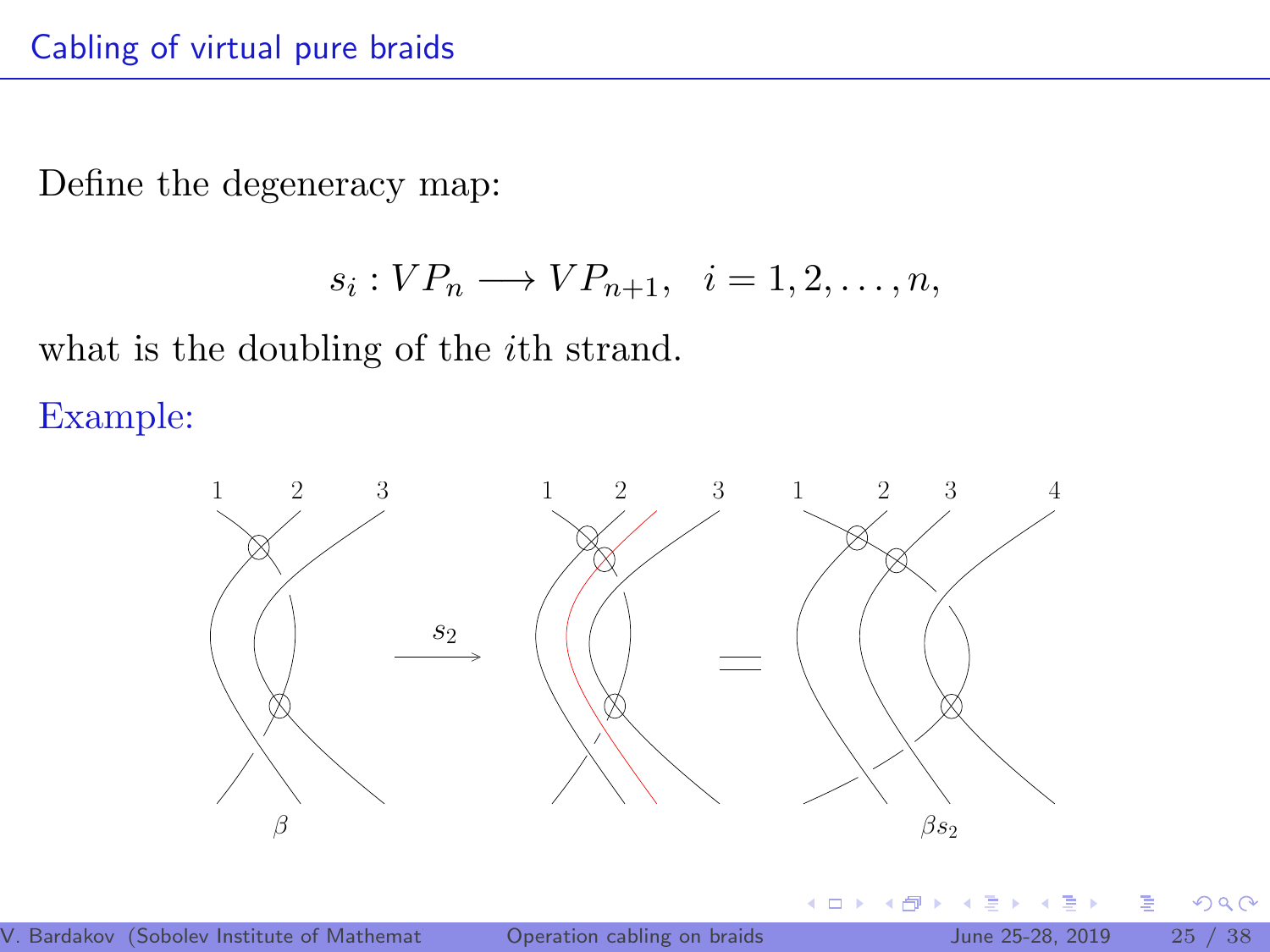It is not difficult to see that we have the simplicial group

 $VAP_* : \cdots \rightleftarrows VAP_2 \rightleftarrows VAP_1 \rightleftarrows VAP_0.$ 

where  $VAP_n = VP_{n+1}$ .

Proposition

 $VAR_*$  is contractible, i.e.  $\pi_n (VAR_*) = 0$  for all  $n \geq 1$ .

4 0 8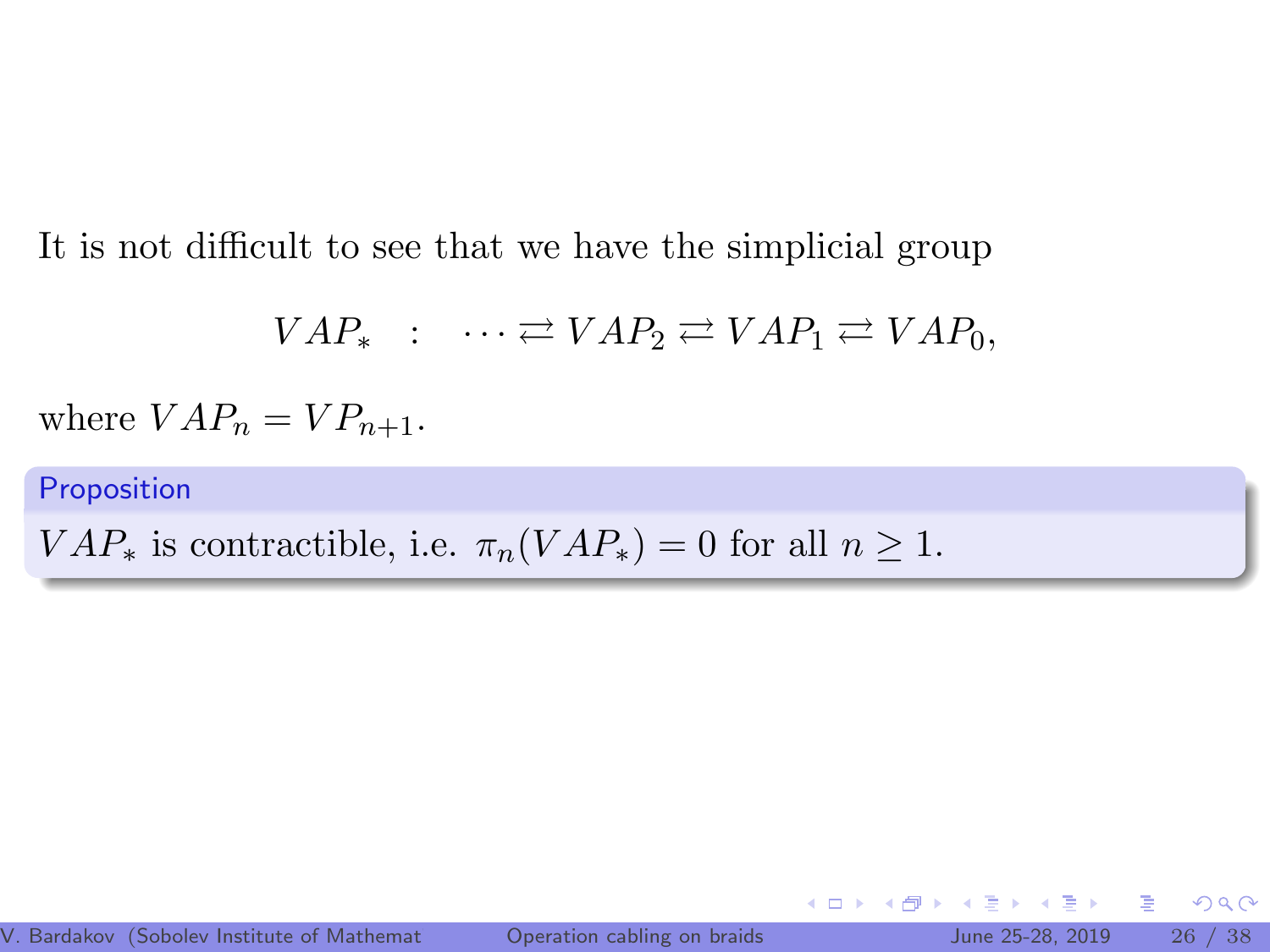Define a simplicial group  $T_* = {T_n}_{n\geq 0}$  that is a simplitial subgroup of  $VP_*$  and is generated by  $\lambda_{12}$  and  $\lambda_{21}$ :

$$
T_* \ : \ \cdots \rightleftarrows T_2 \rightleftarrows T_1 \rightleftarrows T_0,
$$

where  $T_n$ ,  $n = 0, 1, \ldots$ , is defined by the following manner

$$
T_0 = \{e\}, T_1 = VP_2, T_{n+1} = \langle s_1(T_n), s_2(T_n), \ldots, s_{n+1}(T_n) \rangle.
$$

If we let  $a_{11} = \lambda_{12}$ ,  $b_{11} = \lambda_{21}$ , and

$$
a_{ij} = s_n \dots \widehat{s}_i \dots s_1 a_{11}, \quad b_{ij} = s_n \dots \widehat{s}_i \dots s_1 b_{11}, \quad i + j = n + 1.
$$

Then

$$
T_n = \langle a_{kl}, b_{kl} : k+l = n+1 \rangle, \quad n = 1, 2, \dots
$$

 $\mathbf{A} = \mathbf{A}$  . The  $\mathbf{A}$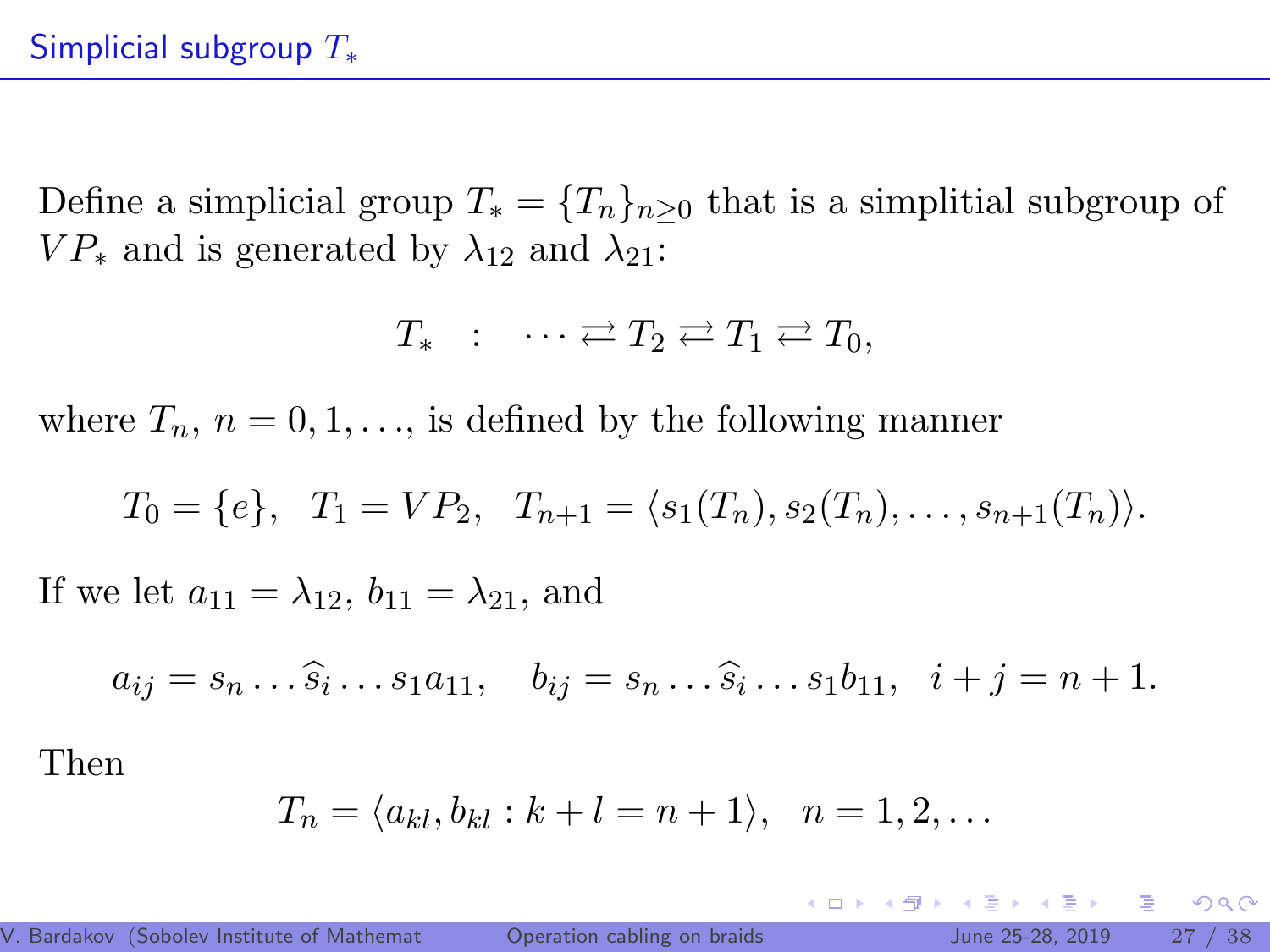#### Problem.

Find a set of defining relations for  $T_n$ ,  $n = 2, 3, \ldots$ 

4.000

 $\leftarrow$   $\leftarrow$   $\leftarrow$ 

∍  $\mathbf{p}$  $\mathcal{A}$  . ミッ 重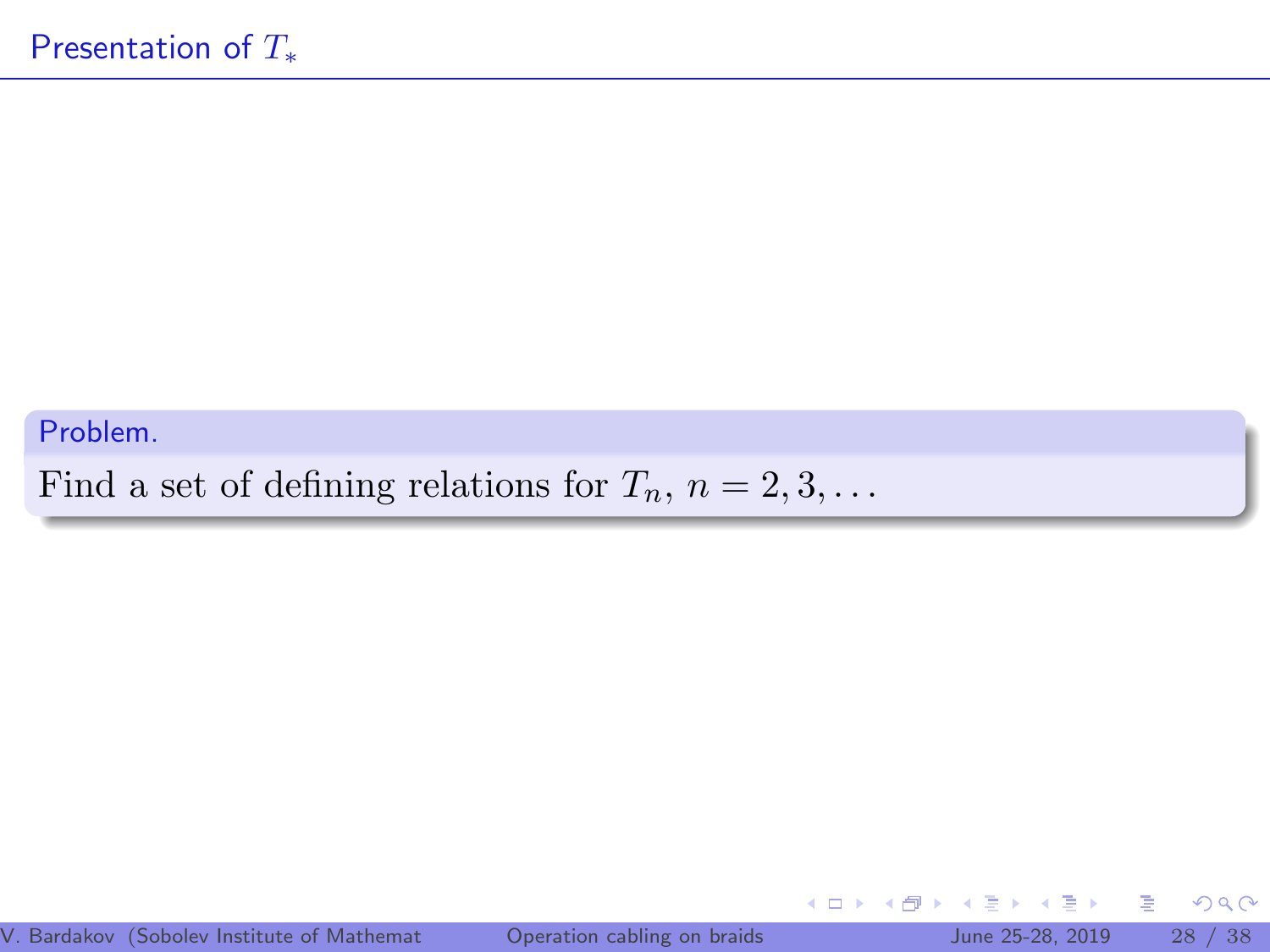Theorem [V. B., R. Mikhailov, V. V. Vershinin and J. Wu, 2016] The group  $VP_3$  is generated by elements

 $a_{11}$ ,  $c_{11}$ ,  $a_{21}$ ,  $a_{12}$ ,  $c_{21}$ ,  $c_{12}$ 

and is defined by relations

$$
[a_{21}, a_{12}] = [c_{21}a_{21}^{-1}, c_{12}a_{12}^{-1}] = 1,
$$
  
\n
$$
a_{21}^{c_{11}} = a_{21}, \quad c_{21}^{c_{11}} = c_{21}, \quad a_{12}^{c_{11}} = a_{12}^{c_{12}c_{21}^{-1}}, \quad c_{12}^{c_{11}} = c_{12}^{c_{21}^{-1}},
$$
  
\ni. e.  $VP_3 = \langle T_2, c_{11} \rangle * \langle a_{11} \rangle, \langle T_2, c_{11} \rangle = T_2 \rangle \langle c_{11} \rangle.$ 

4 0 8

重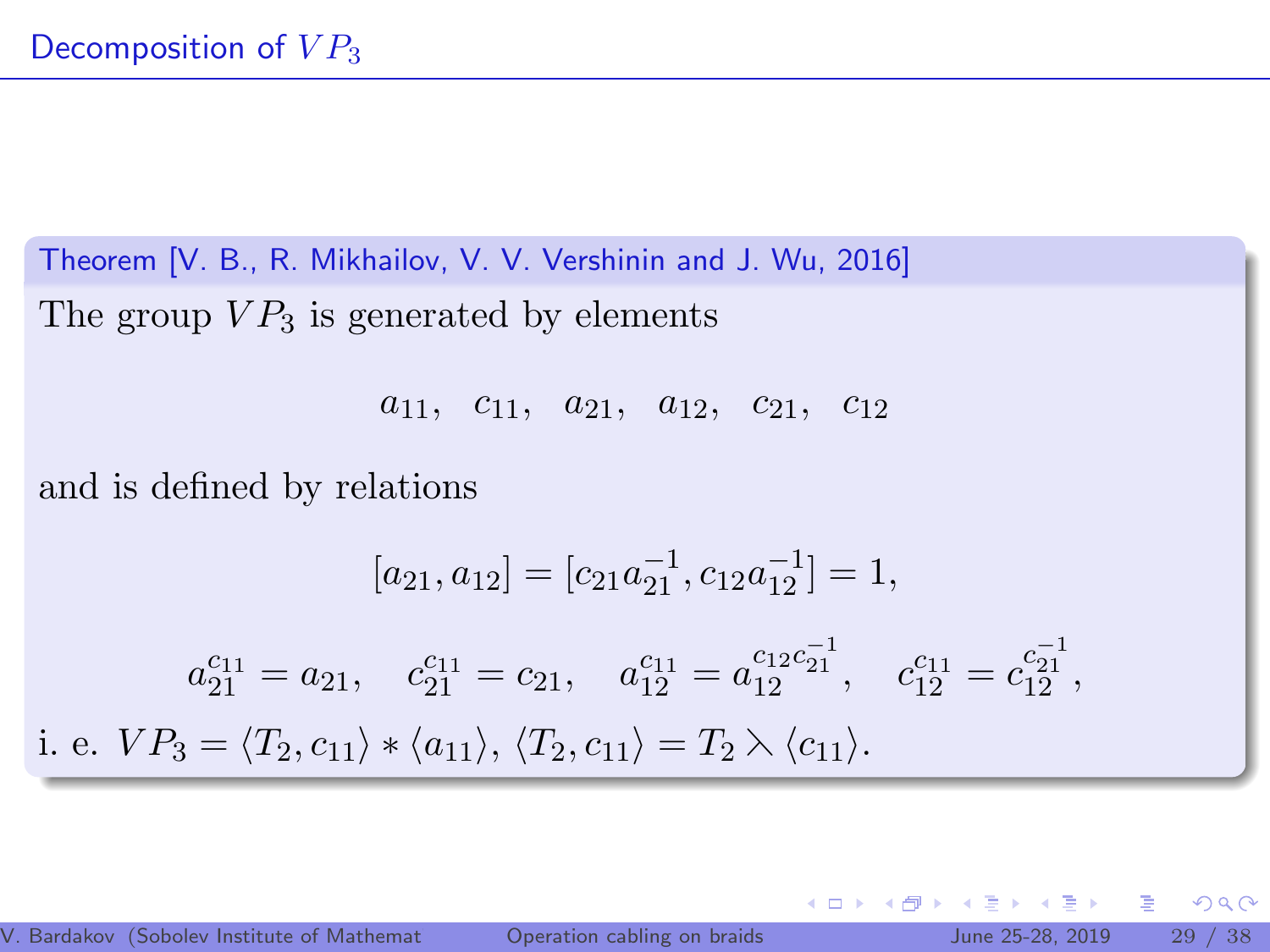### As a corollary of the previous theorem we have

#### **Corollary**

 $T_2 = \langle a_{21}, a_{12}, b_{21}, b_{12} \rangle$  is defined by infinite set of relations

$$
[a_{21}, a_{12}]^{c_{11}^k} = [b_{21}, b_{12}]^{c_{11}^k} = 1, \quad k \in \mathbb{Z},
$$

that are equivalent to

$$
[a_{21}^{c_{21}^k},a_{12}^{c_{12}^k}]=[b_{21}^{c_{21}^k},b_{12}^{c_{12}^k}]=1,\quad k\in\mathbb{Z}.
$$

4 0 8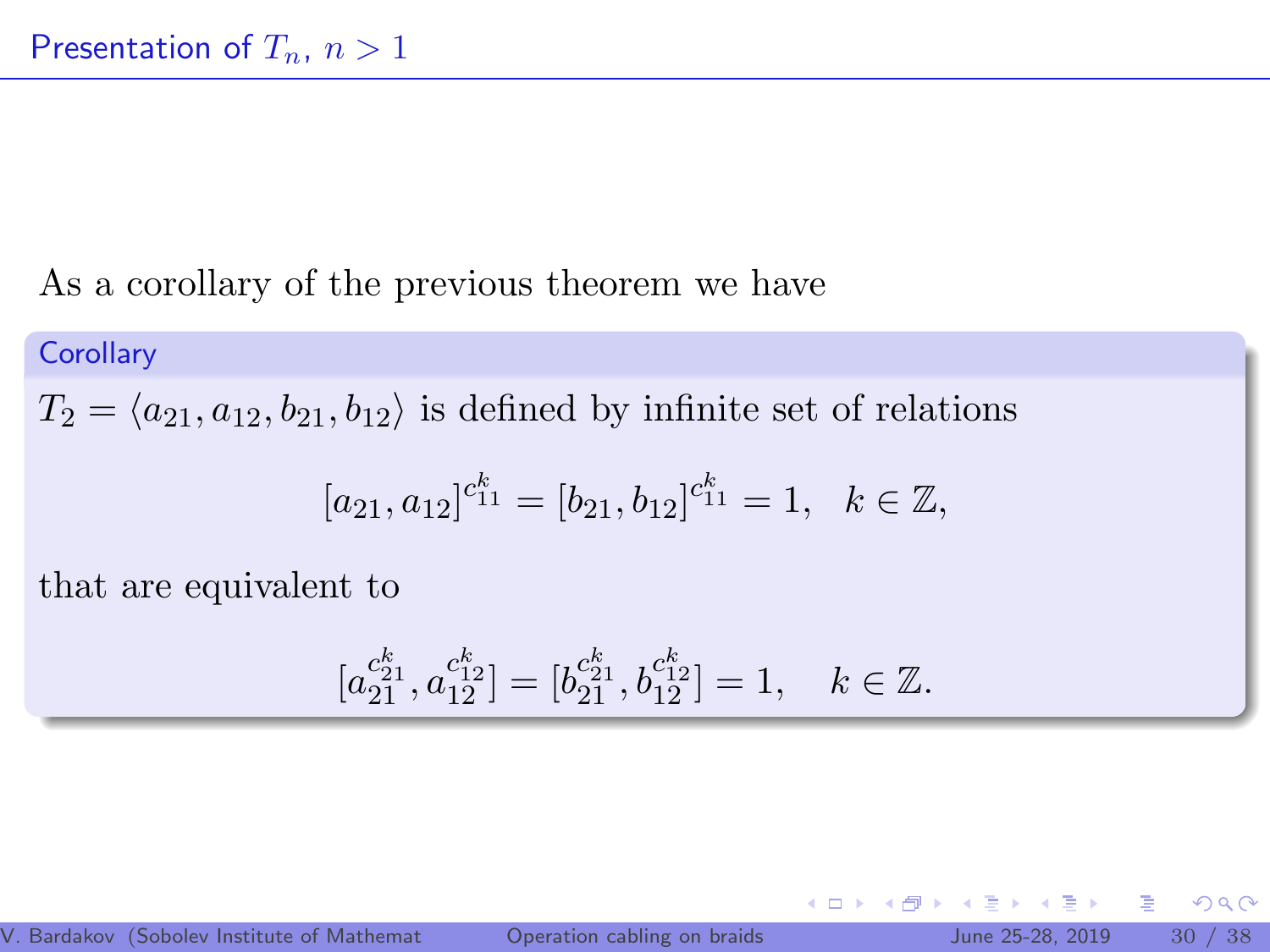To describe a structure of  $VP_4$ , introduce some subgroups:

$$
A_a = \langle a_{21}a_{22}^{-1}a_{31}, a_{12}a_{13}^{-1}a_{22}a_{21}^{-1}, a_{13}a_{12}^{-1} \rangle,
$$
  
\n
$$
A_b = \langle b_{31}b_{22}^{-1}b_{21}, b_{21}^{-1}b_{22}b_{13}^{-1}b_{12}, b_{12}^{-1}b_{13} \rangle,
$$
  
\n
$$
B_a = \langle a_{21}a_{22}^{-1}a_{31}, (a_{12}a_{13}^{-1}a_{22}a_{21}^{-1})^{a_{12}}, (a_{13}a_{12}^{-1})^{a_{21}^{-1}a_{12}} \rangle
$$

and

$$
B_b = \langle b_{31} b_{22}^{-1} b_{21}, (b_{21}^{-1} b_{22} b_{13}^{-1} b_{12})^{a_{12}}, (b_{12}^{-1} b_{13})^{a_{21}^{-1} a_{12}} \rangle.
$$

We see that  $B_a = A_a^{a_{11}}, B_b = A_b^{a_{11}}$ . Put  $A = \langle A_a, A_b \rangle, B = \langle B_a, B_b \rangle$ .

Since  $B$  is conjugate with  $A$ , then  $A$  is isomorphic to  $B$ .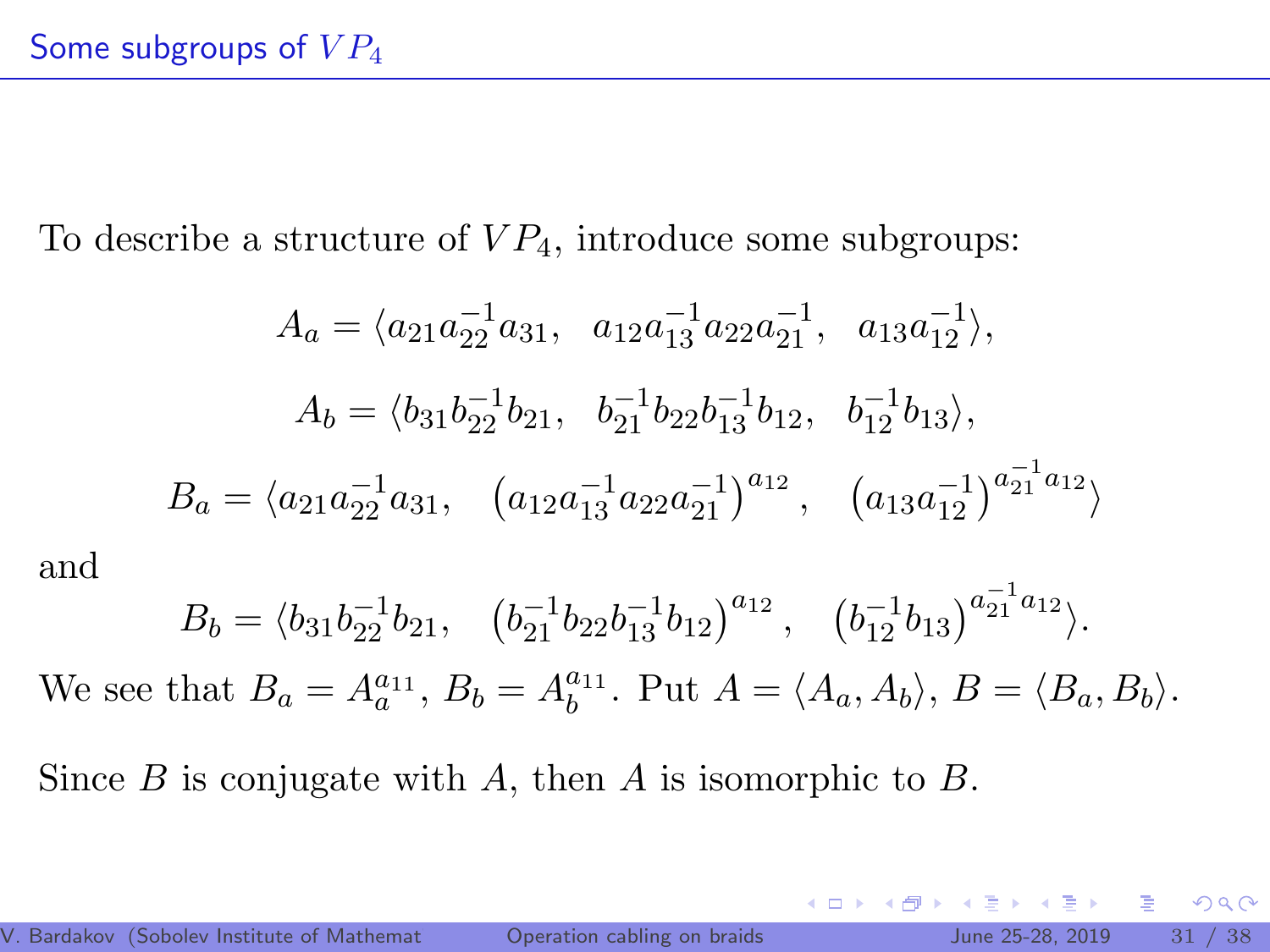Proposition [V. B., J. Wu, 2019].

 $VP<sub>4</sub>$  is the HNN-extension with the base group

$$
G_4 = \langle c_{11}, a_{21}, a_{12}, c_{21}, c_{12}, a_{31}, a_{22}, a_{13}, b_{31}, b_{22}, b_{13} \rangle
$$

associated subgroups A and B and stable letter  $a_{11}$ ,  $G_4$  is defined by the following relations (here  $\varepsilon = \pm 1$ ): 1) conjugations by  $c_{11}^{\varepsilon}$ 

$$
a_{21}^{c_{11}^{\varepsilon}} = a_{21}, \quad a_{12}^{c_{11}^{\varepsilon}} = a_{12}^{c_{12}^{\varepsilon} c_{21}^{-\varepsilon}}, \quad c_{21}^{c_{11}^{\varepsilon}} = c_{21}, \quad c_{12}^{c_{11}^{\varepsilon}} = c_{12}^{c_{21}^{-\varepsilon}},
$$

$$
\begin{aligned} a_{31}^{\epsilon_{11}^\epsilon}=a_{31},\quad a_{22}^{\epsilon_{11}^\epsilon}=a_{22},\quad a_{13}^{\epsilon_{11}^\epsilon}=a_{13}^{\epsilon_{13}^\epsilon c_{22}^{-\epsilon}},\quad b_{31}^{\epsilon_{11}^\epsilon}=b_{31},\\ b_{22}^{\epsilon_{11}^\epsilon}=b_{22},\quad b_{13}^{\epsilon_{11}^\epsilon}=b_{13}^{\epsilon_{13}^\epsilon c_{22}^{-\epsilon}}, \end{aligned}
$$

重

 $2Q$ 

 $\mathbf{p}$ 

∍

**←ロ ▶ → 伊 ▶**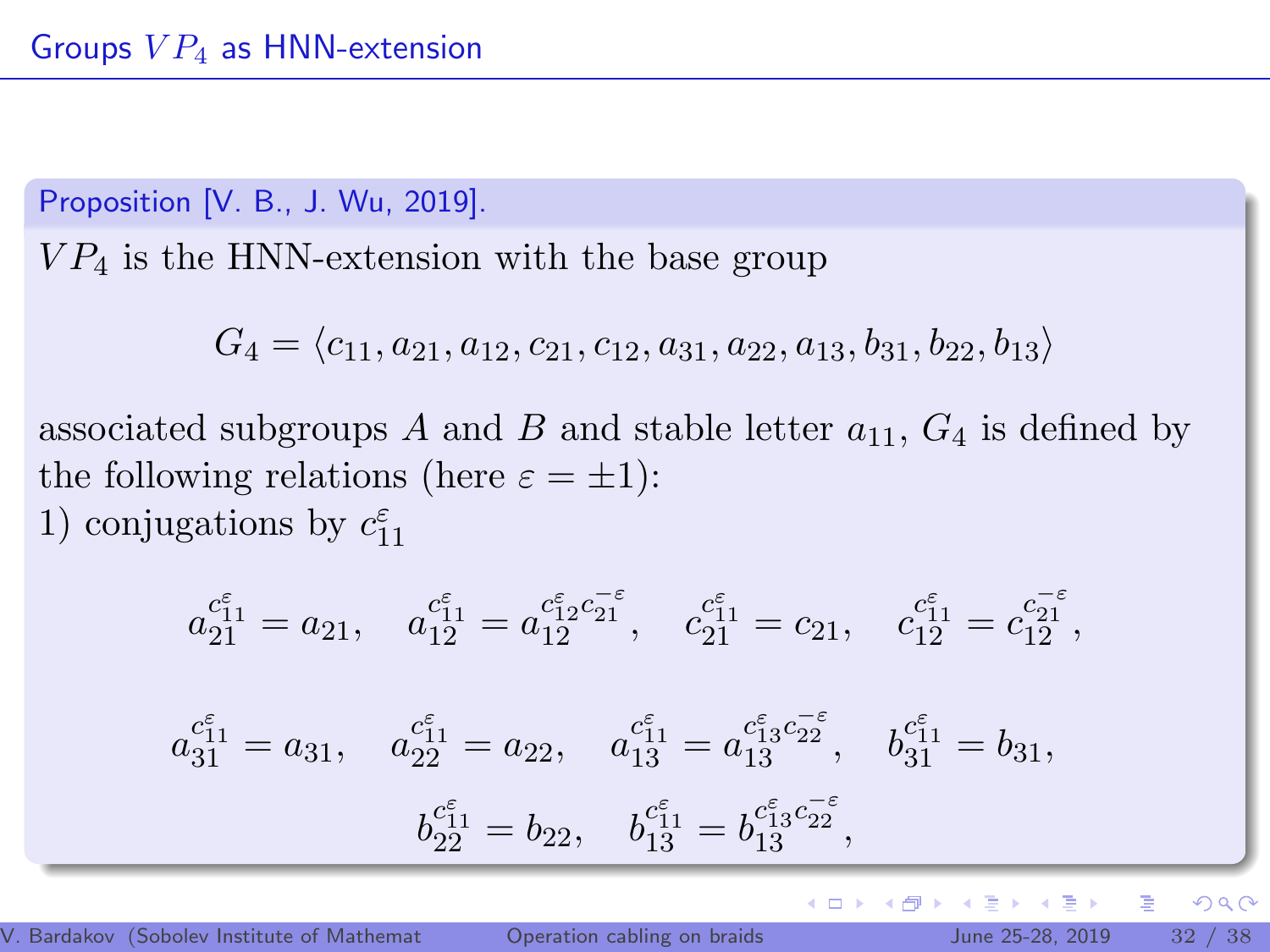2) conjugations by  $c_{21}^{\varepsilon}$ 

$$
\begin{aligned} a_{31}^{\varepsilon_{21}^\varepsilon}=a_{31},\quad a_{22}^{\varepsilon_{21}^\varepsilon}=a_{22}^{\varepsilon_{22}^\varepsilon c_{31}^{-\varepsilon}},\quad a_{13}^{\varepsilon_{21}^\varepsilon}=a_{13}^{\varepsilon_{22}^\varepsilon c_{31}^{-\varepsilon}},\quad b_{31}^{\varepsilon_{21}^\varepsilon}=b_{31},\\ b_{22}^{\varepsilon_{21}^\varepsilon}=b_{22}^{\varepsilon_{22}^\varepsilon c_{31}^{-\varepsilon}},\quad b_{13}^{\varepsilon_{21}^\varepsilon}=b_{13}^{\varepsilon_{22}^\varepsilon c_{31}^{-\varepsilon}}, \end{aligned}
$$

3) conjugations by  $c_{12}^{\varepsilon}$ 

$$
\begin{gathered} a^{c_{12}^{\varepsilon}}_{31}=a_{31},\quad a^{c_{12}^{\varepsilon}}_{13}=a^{c_{13}^{\varepsilon}c_{31}^{-\varepsilon}},\quad b^{c_{12}^{\varepsilon}}_{31}=b_{31},\quad b^{c_{12}^{\varepsilon}}_{13}=b^{c_{13}^{\varepsilon}c_{31}^{-\varepsilon}},\\ a^{c_{12}^{-1}}_{22}=a^{c_{13}^{-1}c_{31}}_{13}a^{-c_{13}^{-1}c_{22}}_{13}a_{22}[c_{21},c_{12}^{-1}],\quad a^{c_{12}}_{22}=[c_{12},c_{21}^{-1}]a^{-c_{13}c_{22}^{-1}}_{13}a_{22}a^{c_{13}c_{31}^{-1}}_{13},\\ b^{c_{12}^{-1}}_{22}=b^{c_{13}^{-1}c_{31}}_{13}b_{22}b^{-c_{13}^{-1}c_{22}}_{13}[c_{21},c^{-1}_{12}],\quad b^{c_{12}^{-1}}_{22}=[c_{12},c^{-1}_{21}]b_{22}b^{-c_{13}c_{21}^{-1}}_{13}b^{c_{13}c_{31}^{-1}}_{13}. \end{gathered}
$$

4) commutativity relations

$$
[a_{21}, a_{12}] = [a_{31}, a_{22}] = [a_{31}, a_{13}] = [a_{22}, a_{13}] = 1,
$$

$$
[c_{21}a_{21}^{-1}, c_{12}a_{21}^{-1}] = [b_{31}, b_{22}] = [b_{31}, b_{13}] = [b_{22}, b_{13}] = 1.
$$

ă

É Þ

 $\leftarrow$   $\Box$ 

 $\leftarrow$   $\oplus$   $\rightarrow$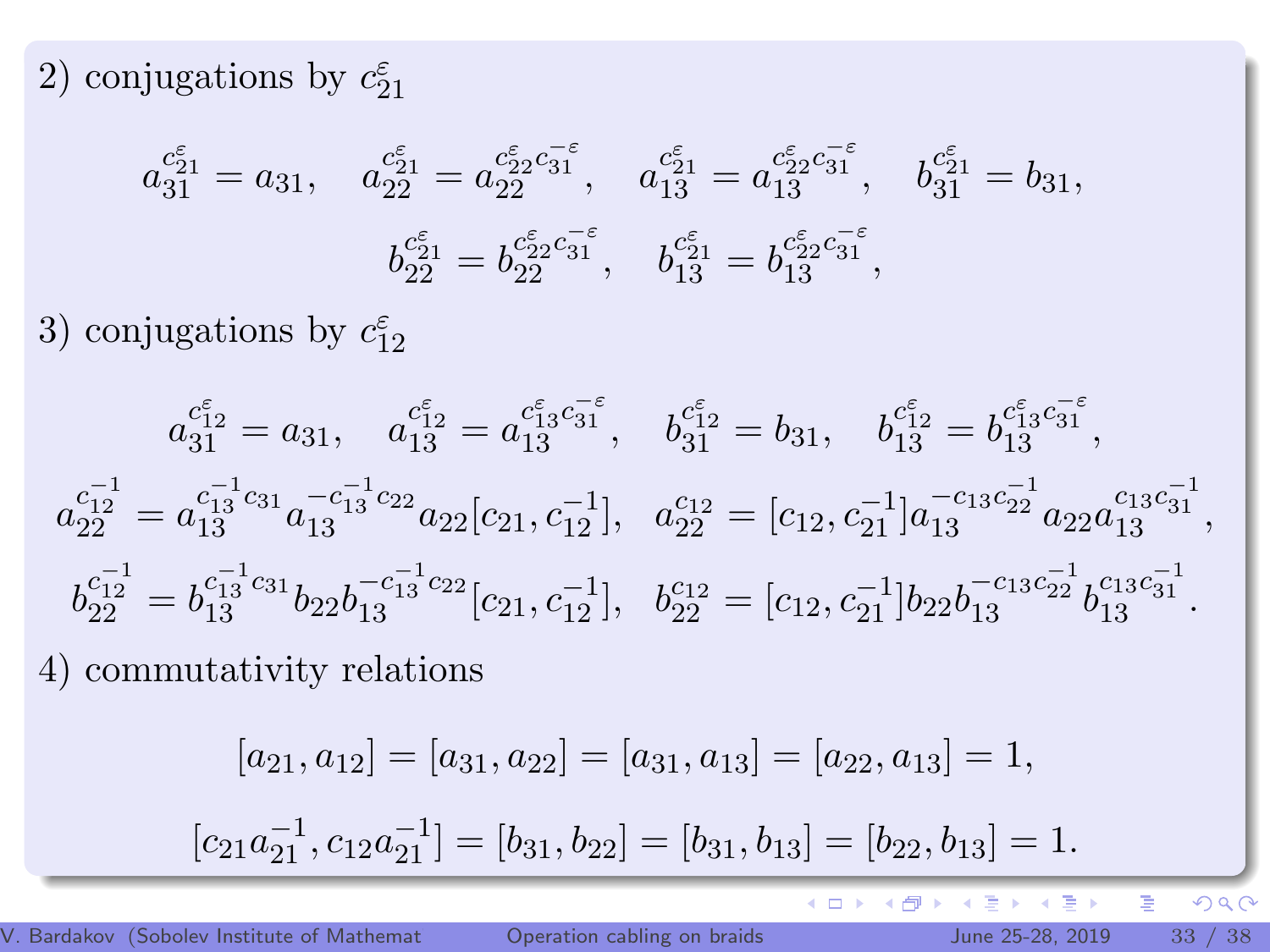Theorem [V. B., J. Wu, 2019]

The group

$$
T_3 = \langle a_{31}, a_{22}, a_{13}, b_{31}, b_{22}, b_{13} \rangle
$$

is defined by relations

$$
[a_{31}, a_{22}^{c_{23}^{m}c_{31}^{-m}}] = [a_{31}, a_{13}^{c_{13}^{k}c_{22}^{m-k}c_{31}^{-m}}] = [a_{22}^{c_{23}^{m}c_{31}^{-m}}, a_{13}^{c_{13}^{k}c_{22}^{m-k}c_{31}^{-m}}] = 1,
$$
  
\n
$$
[b_{31}, b_{22}^{c_{22}^{m}c_{31}^{-m}}] = [b_{31}, b_{13}^{c_{13}^{k}c_{22}^{m-k}c_{31}^{-m}}] = [b_{22}^{c_{23}^{m}c_{31}^{-m}}, b_{13}^{c_{13}^{k}c_{22}^{m-k}c_{31}^{-m}}] = 1.
$$
  
\nwhere  $k, m \in \mathbb{Z}$ .

4.0.3.

4 ଲ ⊧

∍ **B**  重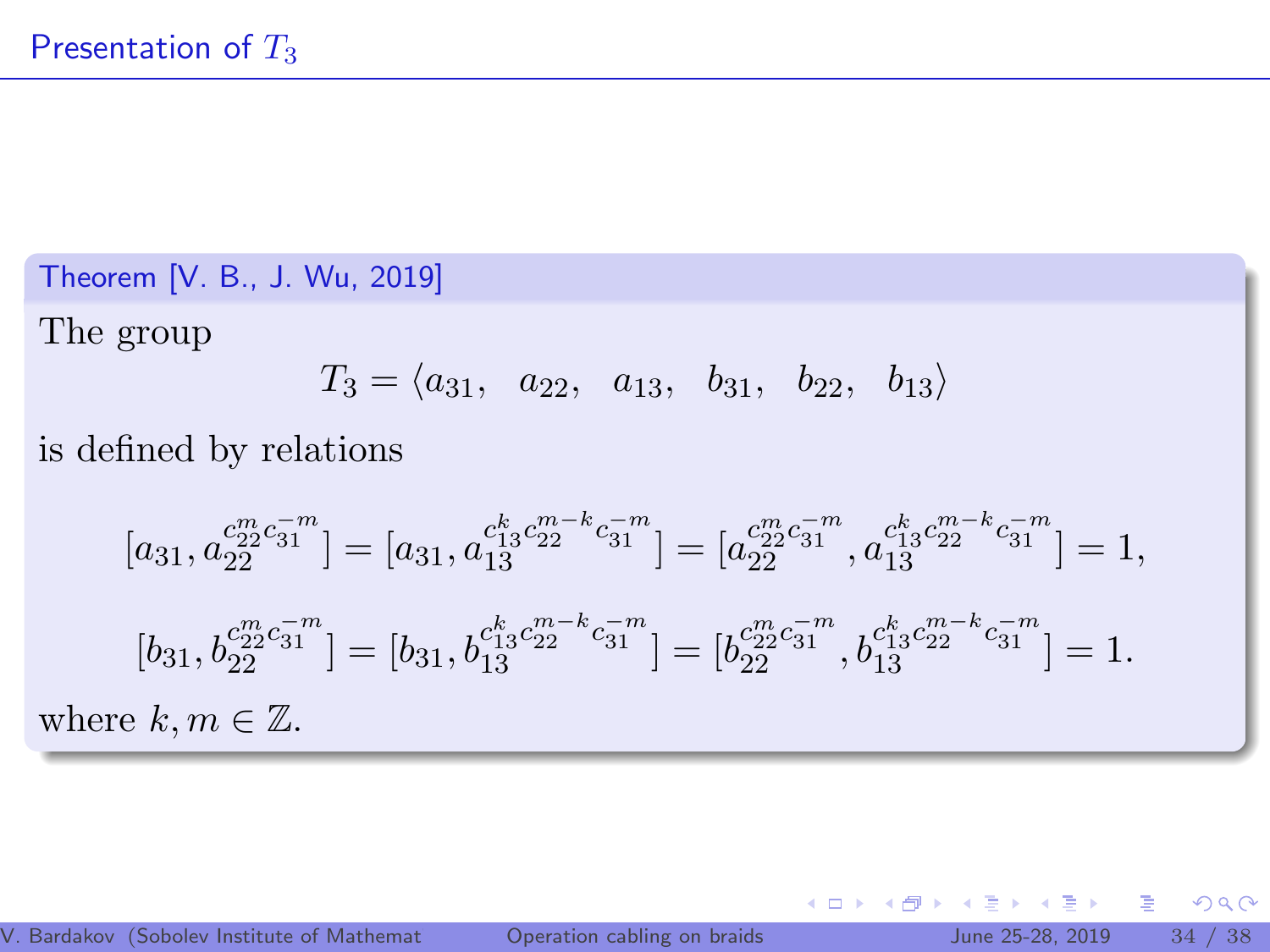Let  $n \geq 4$  and  $\mathcal{R}^V(n)$  denote the defining relations of  $VP_n$ . By applying the homomorphism  $s_t: VP_n \to VP_{n+1}$  to  $\mathcal{R}^V(n)$ , we have the following relations

$$
s_t(\lambda_{ij})s_t(\lambda_{kl}) = s_t(\lambda_{kl})s_t(\lambda_{ij}),
$$
  
\n
$$
s_t(\lambda_{ki})s_t(\lambda_{kj})s_t(\lambda_{ij}) = s_t(\lambda_{ij})s_t(\lambda_{kj})s_t(\lambda_{ki})
$$

in  $VP_{n+1}$  for  $1 \leq i, j, k, l \leq n$  with distinct letters standing for distinct indices, which is denoted as  $s_t(\mathcal{R}^V(n))$ .

 $\Omega$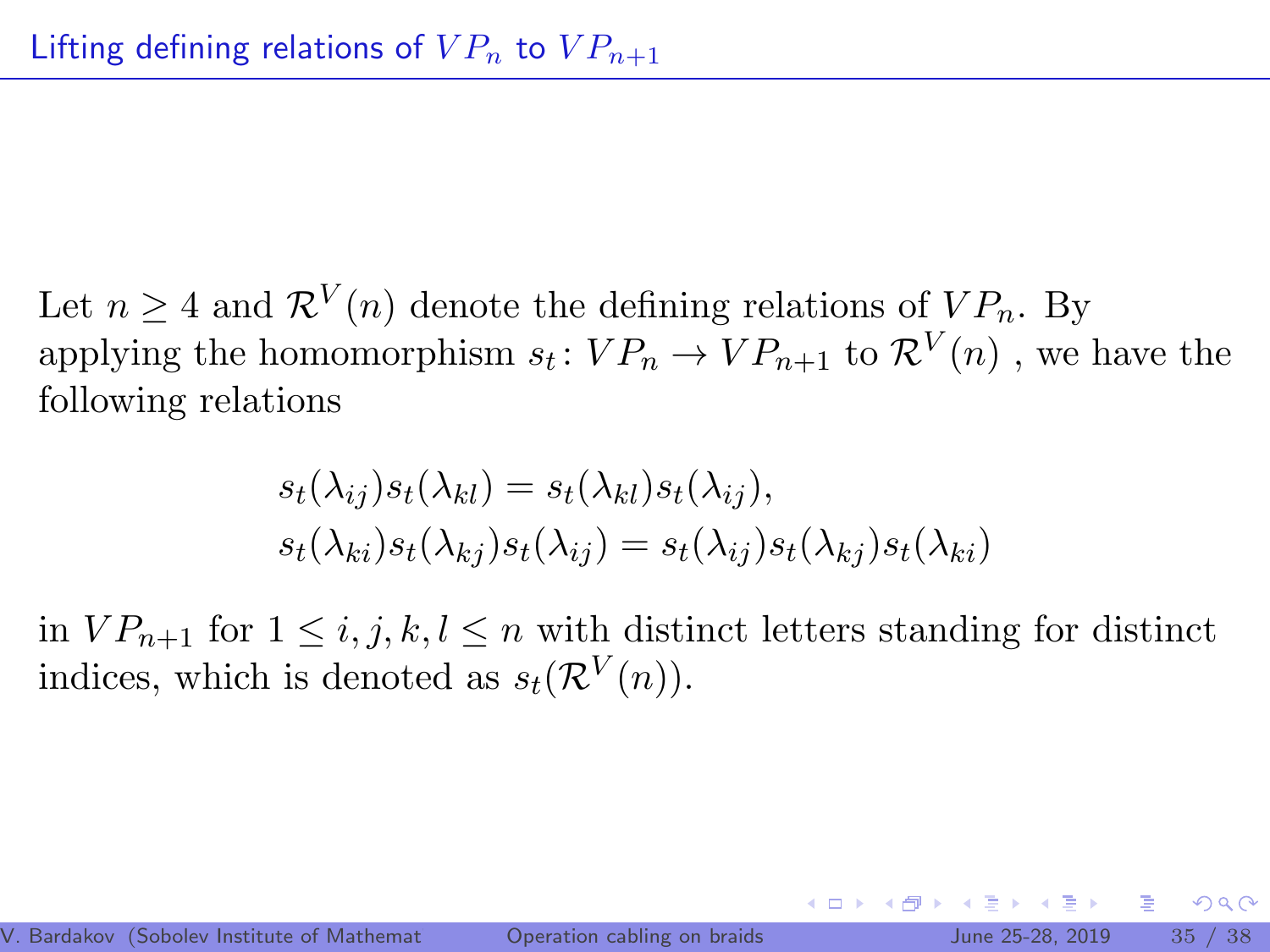#### Theorem [V. B., J. Wu, 2019]

Let  $n \geq 4$ . Consider  $VP_n$  as a subgroup of  $VP_{n+1}$  by adding a trivial strand in the end. Then

$$
\mathcal{R}^V(n) \cup \bigcup_{i=0}^{n-1} s_i(\mathcal{R}^V(n))
$$

gives the full set of the defining relations for  $VP_{n+1}$ .

4 0 8

 $2Q$ 

œ.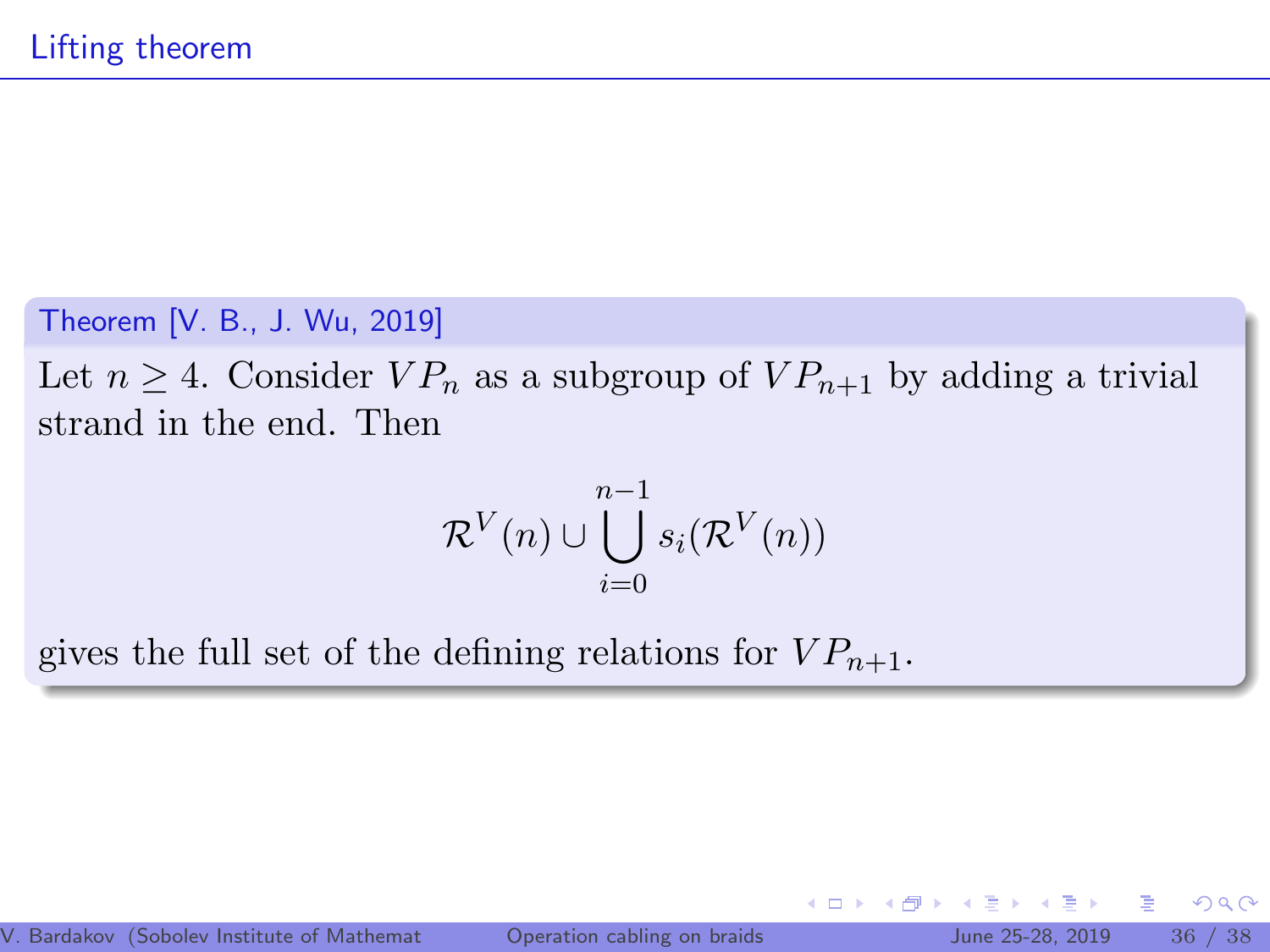Corollary [V. B., J. Wu, 2019]

The group  $T_n$ ,  $n \geq 2$  is generated by elements

$$
a_{i,n+1-i}, b_{i,n+1-i}, i = 1,2,\ldots,n,
$$

and is defined by relations

$$
[a_{i,n+1-i}, a_{j,n+1-j}]^{c_{11}^{k_1} c_{21}^{k_2} \dots c_{n-1,1}^{k_{n-1}},
$$

$$
[b_{i,n+1-i}, b_{j,n+1-j}]^{c_{11}^{k_1} c_{21}^{k_2} \dots c_{n-1,1}^{k_{n-1}},
$$

$$
1 \le i \ne j \le n, k_l \in \mathbb{Z}.
$$

where

4 0 8

4 ଲ ⊧

 $\mathbf{p}$ 

重